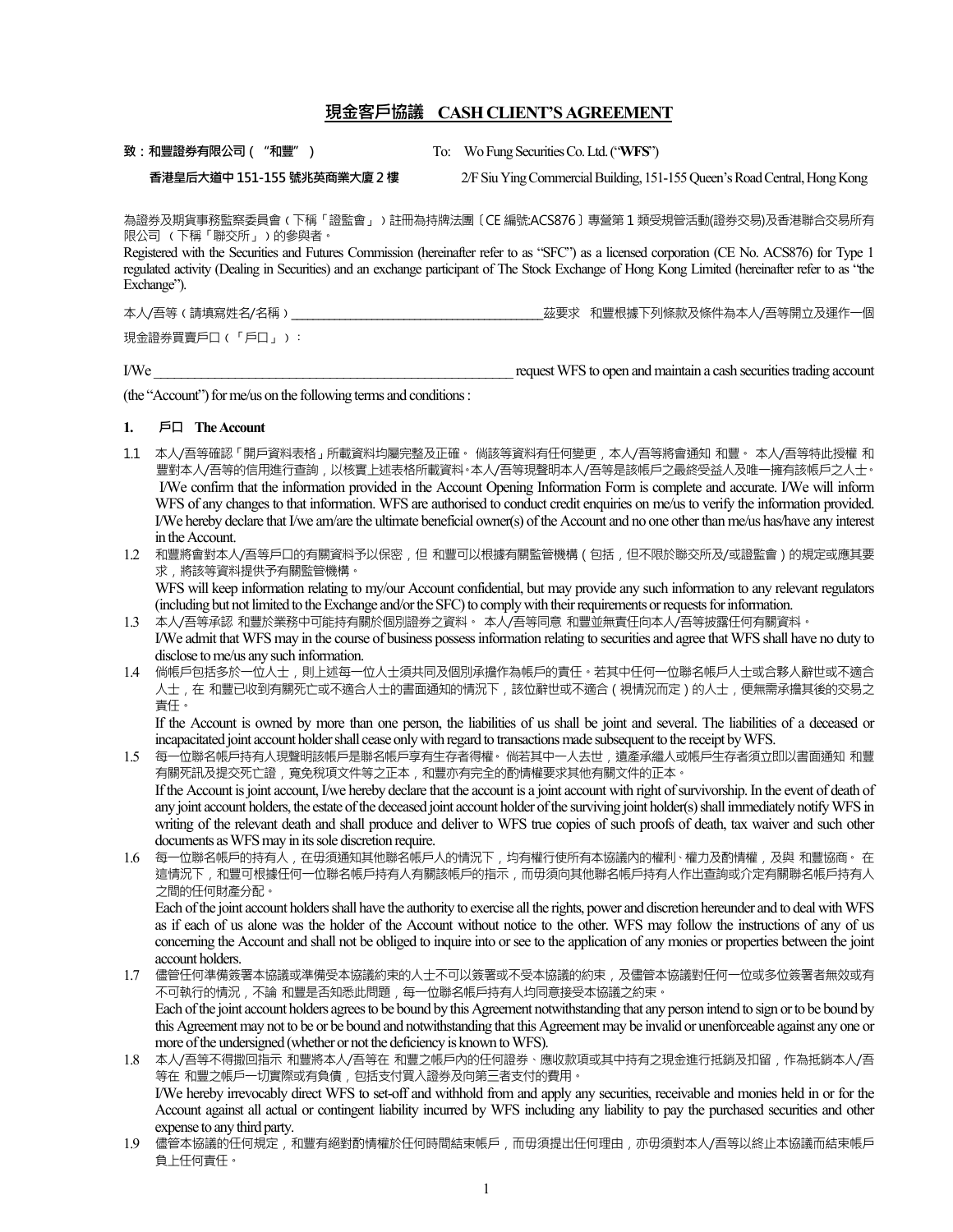Notwithstanding any provision of this Agreement, WFS shall have the right exercisable at WFS's absolute discretion at any time to close the Account without ascribing any reason and without any liability to me/us for such closure by terminating this Agreement.

# **2 法例及規則 Laws and rules**

2.1 和豐按本人/吾等的指示而進行的一切證券交易﹙「交易」﹚,須根據適用於和豐的一切法例、準則、規則和監管指示的規定而進行。這方 面的規定包括聯交所及香港中央結算有限公司(「中央結算公司」)的規則。 和豐根據該等法例、規則及指示而採取的所有行動均對本人 /吾等具有約束力。

All transactions in securities which WFS effect on my/our instructions ("Transactions") shall be effected in accordance with all laws, codes, rules and regulatory directions applying to WFS. This includes the rules of the Exchange and of the Hong Kong Securities Clearing Company Limited (the "Clearing House"). All actions taken by WFS in accordance with such laws, rules and directions shall be binding on me/us.

2.2 若 和豐或 和豐之相聯人士所犯的違責是關於任何在或將會在認可證券市場上市或交易而犯的及該等證券的有連繫資產而犯的,以致本 人/吾等蒙受金錢上的損失,本人/吾等知悉並接納其投資者賠償基金所承擔的法律責任只限於(證券及期貨條例)及有關附屬法例內所規 定的有效索償, 並須受制於(證券及期貨(投資者賠償-賠償限額)規則)內所訂的金額上限, 因此不能保證本人/吾等在因該等違責而蒙 受的任何金錢損失,可以從投資者賠償基金中獲得全數、部分或任何賠償。

In the event that WFS or WFS's associated person commits a default in relation to securities listed or traded, or to be listed or traded, on a recognized stock market; and related assets of such securities and I/we thereby suffer a pecuniary loss, I/we acknowledge and accept that the liability of the Investor Compensation Fund will be restricted to valid claims as provided for in the Securities and Futures Ordinance and the relevant subsidiary legislation and will be subject to the monetary limits specified in the Securities and Futures (Investor Compensation – Compensation Limits) Rules and accordingly there can be no assurance that any pecuniary loss sustained by reason of such a default will necessarily be recouped from the Investor Compensation Fund in full, in part or at all.

- 3 **指令、交易和結算** Instructions, Transactions and Settlement
- 3.1 除 和豐‹在有關交易的成交單或其他合約單據內›註明以自己本身名義進行交易外, 和豐將以本人/吾等的代理人身份進行交易· WFS will act as my/our agent in effecting Transactions unless WFS indicate (in the contract note for the relevant Transaction or otherwise) that WFS are acting as principal.
- 3.2 倘沽盤是有關非由本人/吾等擁有的證券,即涉及證券及期貨條例第 170 條的賣空交易,和豐有拒絕執行的絕對決定權**。** When a sale order relates to securities which I/we do not own i.e. involves short selling in compliance with Section 170 of the Securities and Futures Ordinance, WFS has absolute discretion to refuse exercise the instructions for me/us.
- 3.3 本人/吾等會就所有交易支付和豐通知本人/吾等的佣金和收費,繳付「聯交所」及「證監會」徵收的適用徵費,並繳納所有有關的印花 稅。 和豐可以從戶口中扣除該等佣金、收費、徵費及稅項**。** On all Transactions, I/we will pay WFS's commissions and charges, as notified to me/us, as well as applicable levies imposed by "the Exchange" and the "SFC", and all applicable stamp duties. WFS may deduct such commissions, charges, levies and duties from the Account.
- 3.4 本人/吾等承認及同意本人/吾等須單獨負責所有交易指令,而 和豐及任何 和豐之董事、高級職員及僱員均不須就接獲及執行任何該等指 令對本人/吾等或任何其他經本人/吾等索償的人士負責。

I/We acknowledge and agree that I/we shall be solely responsible for the Transactions and neither WFS nor any of the directors, officers or employees of WFS's Company shall be liable to me/us, or to any other person claiming under or through me/us, for any claim made with respect to the receipt and execution of any such Transactions.

- 3.5 本人/吾等明白及同意 和豐可以監聽或記錄本人/吾等與 和豐之電話談話內容以供 和豐核實本人/吾等或任何授權人之指示。 I/We understand and agree that WFS may monitor or record any of my/our telephone conversations in order to verify the instructions given by me/us or my/our Authorized Person.
- 3.6 本人/吾等清楚明白發出就於聯交所上進行交易之證券指令,會在發出指令當天整日有效。在聯交所收市後或其他聯交所要求的到期日之 後,該等指令會自動取消。該等指令可能會在自動取消或收悉取消指示前任何時間被和豐執行,而本人/吾等須對執行的交易承擔一切責 任。

All Instructions in respect of the transactions in the Securities traded on the Exchange given by me/us are good for the day on which they were given. They will be automatically cancelled if not executed by the close of trading on the Exchange or such other expiration date required by the Exchange. WFS may execute these Instructions at any time prior to their automatic cancellation or receipt of cancellation Instructions, and I/we accept full responsibility for the Transactions so executed.

- 3.7 本人/吾等可要求和豐代表本人/吾等認購發行之證券。和豐可能必須要就該項申請作出保證或聲明,包括但不限於下列各項: I/We may request WFS to subscribe for Securities offerings on my/our behalf. WFS may be required to provide warranty or make representation in respect of such application, including but not limited to the following:
	- (a) 和豐獲應有授權代表本人/吾等作出該等申請; That WFS has due authority to make such application on my/our behalf;
	- (b) 除和豐代本人/吾等提出之申請外,本人/吾等並無以自己或透過其他任何人士提出該等申請。
	- That no other application is being made for my/our benefit whether by myself/ourselves or by any other person other than the application submitted on my/our behalf.

本人/吾等謹此授權和豐向聯交所或有關證券發行人提供該項保證或聲明。本人/吾等知悉有關證券之發行人將依賴上述申述,決定是否就 和豐作為本人/吾等的代理人代客戶提出之申請作出股份分配。

I/We hereby expressly authorizes WFS to provide such warranty and representation to the Exchange or issuer of the relevant Securities. I/We acknowledge that the aforesaid declaration will be relied upon by the issuer of the relevant Securities in deciding whether or not to make any allotment of Securities in response to the application made by WFS as my/our agent.

3.8 在本人/吾等要求下,和豐可根據與客戶另行簽訂之協議,向本人/吾等提供財務融通,以有助認購發行證券,或繼續持有 (如適用) 該等 證券。

At my/our request, WFS may provide financial accommodation to facilitate the subscription of Securities offerings, and, where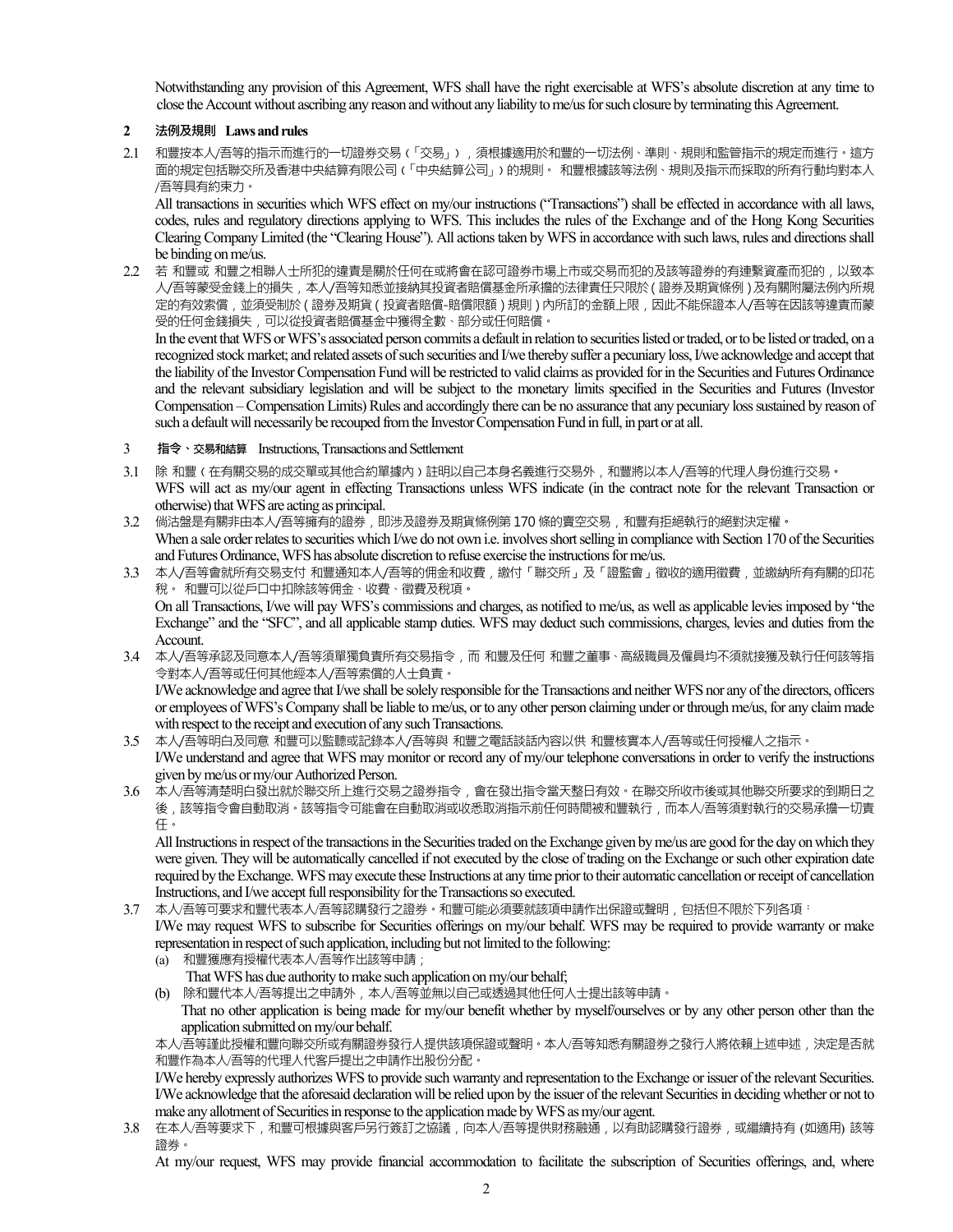applicable, for the continued holding of those Securities under a separate agreement to be made between me/us and WFS. 3.9 本人/吾等明白和豐通常並不接受止蝕盤指令。倘該等指令被接受,和豐並不擔保是等指令之執行。

- I/We understand that WFS generally does not accept stop-loss orders. If such orders are accepted, WFS does not guarantee the execution of such orders.
- 3.10 本人/吾等同意和豐有酌情權及無須事先通知,即可禁止或限制本人/吾等通過名下戶口進行證券交易。本人/吾等亦同意和豐無須為該等 限制行為承擔任何實際或假設的損失及/或賠償。

I/We agree that WFS may, in its discretion and without giving my/us prior notice, prohibit or restrict my/our ability to trade Securities through the Account. I/We agree that WFS is not liable for any losses and/or damages, actual or hypothetical, as a result of such restrictions.

- 3.11 本人/吾等確認及同意 和豐及 貴公司之董事、高級職員、僱員及代理人毋須對 和豐任何指示及落盤在傳遞及通訊上的延誤、無效及錯漏 而產生之損失承擔任何責任,此損失由本人/吾等承擔。 I/We acknowledge and agree that WFS and WFS's directors, officers, employees and agents shall not responsible or liable for any loss suffered or which may be suffered by me/us as a result of any delay, failure or inaccuracy in the transmission or communication of
- instructions or orders. 3.12 本人/吾等確認由 和豐根據本人/吾等指示進行所有證券交易是根據本人/吾等自己的判斷及決定作出,而並非基於 和豐之選擇或建議而 進行交易。

I/We acknowledge that all Transactions effected by WFS pursuant to my/our instructions is a result of my/our judgement and decision and not result from WFS's selection or advice.

3.13 倘本人/吾等住處或向 和豐發出任何指令的地點為香港以外的地方,本人/吾等同意確保及表明該等指令之發出將遵從本人/吾等發出指 令的有關司法管轄區的任何及一切適用法律。本人/吾等進一步同意於被要求時償付 和豐可能因本人/吾等之住處或發出指令地點在香港 以外的地方而引致 和豐蒙受的任何索償、索求、訴訟費、費用及支出。

If I/we reside or give any orders to WFS outside Hong Kong, I/we agree to ensure and represent that such orders will have been given in compliance with any and all applicable law of the relevant jurisdiction from which my/our orders are given. I/We further agree to indemnify WFS on demand for any claims, demands, actions, costs and expenses WFS may suffer or incur in connection with or arising from my/our residing or giving of any such order outside Hong Kong.

3.14 就每一宗交易,除另有協議外或除非 和豐巳代本人/吾等持有現金或證券供交易交收之用,否則本人/吾等將會在 和豐就該項交易通知 本人/吾等的期限之前

Unless otherwise agreed, in respect of each Transaction, unless WFS are already holding cash or securities on my/our behalf to settle the Transaction, I/we will

- **˙** 向 和豐交付可即時動用的資金或可以交付的證券,或
- pay WFS cleared funds or deliver to WFS securities in deliverable form or
- **˙** 以其他方式確保 和豐收到此等資金或證券。

otherwise ensure that WFS has received such funds or securities

倘若本人/吾等未能履行, 和豐可以毋須負上任何責任下 :

by such time as WFS has notified me/us in relation to that Transaction. If I/we fail to do so, WFS may without any liability on WFS's part :

- **˙**﹙如屬買入交易﹚出售買入的證券﹔及
- ( in the case of a purchase Transactions ), sell the purchased securities and
- **˙**﹙如屬賣出交易﹚借入及/或買入證券以進行交易的交收。
- ( in the case of a sale Transaction ) borrow and /or purchase securities in order to settle the Transaction.
- 3.15 本人/吾等授權和豐可從本人/吾等收取的款項與支付的款項互相抵銷,該等款項是因本人/吾等以貨銀兩訖形式買賣證券而產生的: I/We hereby authorized WFS to set-off, on a client-by client basis, any amount receivable from, and amount payable to, me/us where such amounts arise from the purchase and sale of securities by me/us on a cash-aganist-delivery basis:
	-
	- (a) 將該等款項互相抵銷:及
		- set-off such amounts against each other, and
	- (b) 為清償本人/吾等應支付予和豐的款項已處置本人/吾等持有的證券。
		- dispose of securities held for me/us for the purpose of settling any of the amounts payable by me/us to WFS.
- 3.16 本人/吾等將會負責/承擔 和豐因本人/吾等未能進行交收或交收失誤而引致的任何損失及開支。
	- I/We will be responsible to WFS for any losses and expenses resulting from my/our settlement failures.
- 3.17 本人/吾等同意就所有逾期未付款項‹包括對本人/吾等裁定的欠付債務所引致的利息›, 按 和豐不時通知本人/吾等的利率及其他條款支 付利息。

I/We agree to pay interest on all overdue balances (including interest arising after a judgment debt is obtained against me/us) at such rates and on such other terms as WFS has notified me/us from time to time.

- 3.18 本人/吾等知悉和豐並不保證向本人/吾等交付其代本人/吾等自出售方可能已購買任何證券。在和豐已同本人/吾等確認完成,惟出售方或 其經紀未能在結算日及時交收,而和豐須購買入證券以完成交易,在此情況下,本人/吾等無須對該等買入之成本負責。 I/We acknowledge that delivery of any Securities that WFS may have purchased on behalf of me/us from the selling party is not guaranteed. In the case that WFS has confirmed with me/us that the relevant purchase Transaction was completed but the selling party or its broker fails to deliver on the settlement date and WFS has to purchase the Securities to settle the Transaction, I/we will not be responsible to WFS for the costs of such purchase.
- 3.19 在無顯然的錯誤出現下,每一張帳戶賬單之中之款項須為最終的借方或貸方結存,對本人/吾等均具約束力。 Every statement of account shall, in the absence of manifest error, be conclusive and binding on me/us as to the amount standing to the debit or credit of the Account.
- 3.20 如 和豐代表本人/吾等以帳戶貨幣之外的任何交易施行貨幣, 屆時: If WFS enter into any Transaction on behalf of me/us in a currency other than the currency in which the Account is denominated then: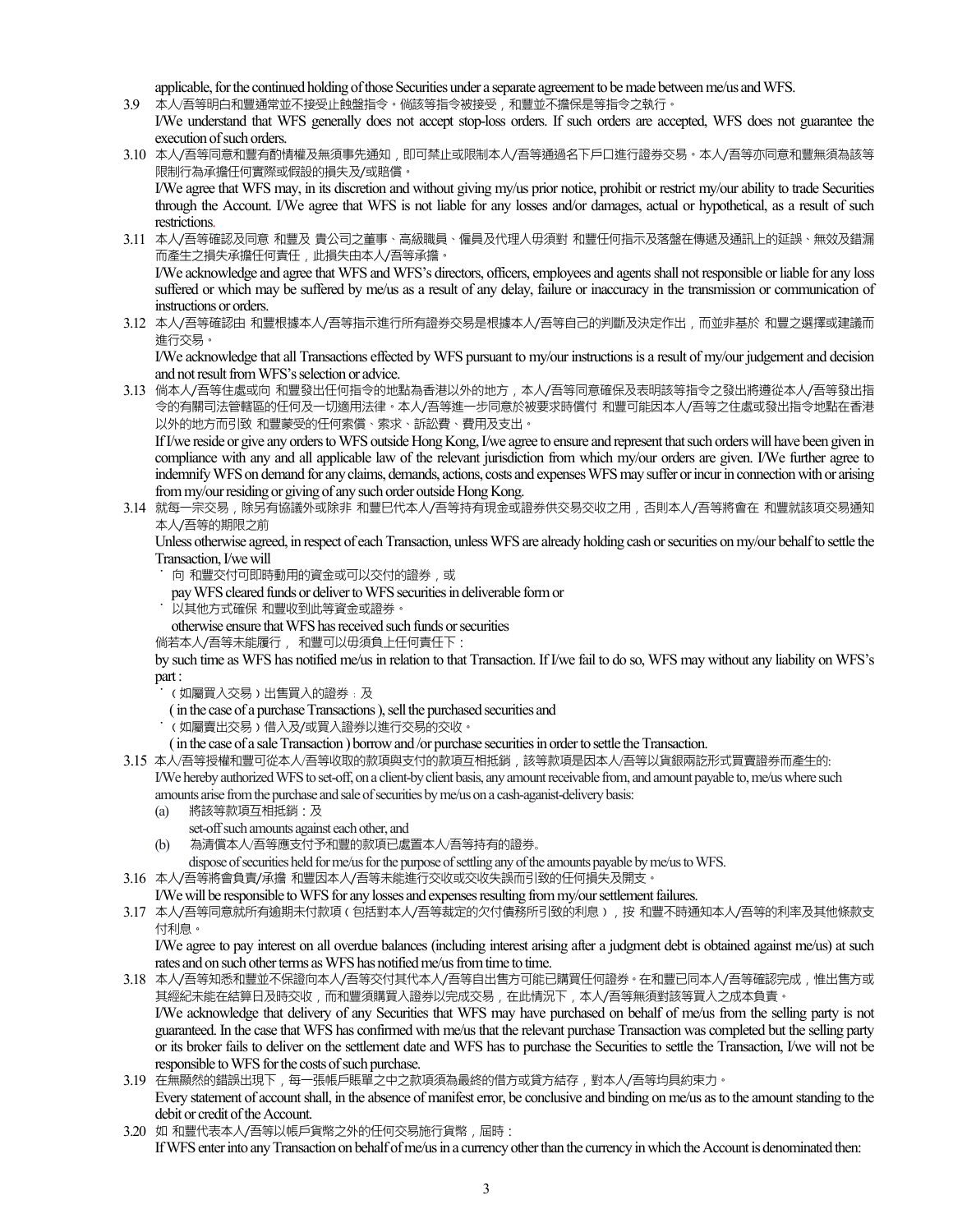**˙** 所有因為該貨幣的匯率波動而帶來的利潤或損失均屬於本人/吾等,而本人/吾等須承擔有關風險及

 any profit or loss arising as a result of a fluctuation in the exchange rate affecting such currency will be for my/our Account and risk **˙** 當出售、抵銷或償付此交易,和豐將有全權將交易施行貨幣以市場的兌換率為基礎兌換,並入帳到本人/吾等帳戶。

 When such Transactions are sold, set off or otherwise liquidated, WFS may at its sole discretion debit or credit the Account in the currency in which the Account is denominated at a rate of exchange determined conclusively by WFS on the basis of the then prevailing market rates of exchange for such foreign currency.

- 3.21 在落盤前,本人/吾等須查詢及完全明暸其證券交易之特點,交易及結算之安排和收費及佣金等**。**
- I/We should make the necessary enquiries and be fully aware of the characteristics, trading and settlement arrangement, and fee and commission of the Transaction before placing such orders.
- 3.22 若 和豐指示第三者以本人/吾等名義於交易所買賣股票,為免疑義,本人/吾等清楚同意 貴公司下攤分佣金、收取退款、或接受其他費 用,每當 和豐認為在合於法令規定下適當之與該項交易之款項。

If WFS instruct a third party to deal in securities on my/our behalf on any exchanges, for the avoidance of doubt, I/we expressly consent to WFS's sharing of commission, or the receipt of rebates, or such other amounts relating to such transactions or contracts with those persons as WFS think fit, subject to applicable laws, rules and regulations.

### **4 證券的保管 Safekeeping of securities**

- 4.1 由 和豐寄存妥為保管的任何證券, 和豐可以酌情決定:
	- Any securities which are held by WFS for safekeeping may, at WFS's discretion:
		- **˙**﹙如屬可註冊證券﹚以本人/吾等的名義或以 和豐的代理人名義註冊;或
		- (in the case of registrable securities) be registered in my/our name or in the name of WFS's nominee; or

˙ 存放於 和豐的認可財務機構或提供文件保管設施的任何其他機構妥為保管。 如屬香港的證券,該機構應為證監會核准的提供保管服 務機構。

 be deposited in safe custody in a designated account with an authorized financial institution or with any other institution which provides facilities for the safe custody of documents. In the case of securities in Hong Kong, such institution shall be approved by the SFC as a provider of safe custody services.

4.2 倘證券未以本人/吾等的名義註冊,和豐於收到該等證券所獲派的任何股息或其他利益時,須按本人/吾等與 和豐的協議記入本人/吾等 的戶口或支付予或轉帳予本人/吾等(須支付有關服務費)。 倘該等證券屬於 和豐代客戶持有較大數量的同一證券的一部份,本人/吾等 有權按本人/吾等所佔的比例獲得該等證券的利益。

Where securities are not registered in my/our name, any dividends or other benefits arising in respect of such securities shall, when received by WFS, be credited to my/our Account or paid or transferred to me/us (subject to the payment of relevant service charge), as agreed with WFS. Where the securities form part of a larger holding of identical securities held for WFS's clients, I/we shall be entitled to the same share of the benefits arising on the holding as my/our share of the total holding.

4.3 本人/吾等明白及同意本人/吾等帳戶內證券均受制於 和豐的全面留置權,以確保本人/吾等履行對 和豐代本人/吾等進行證券買賣而產生 的責任。

I/We acknowledge and agree that all securities held for the Account shall be subject to a general lien in WFS's favour, for the performance of my/our obligations to WFS arising in respect of dealing in securities for me/us.

4.4 本人/吾等明確授權 和豐可以解除本人/吾等對 和豐或 和豐之聯繫實體所負的法律責任下,和豐有權而毋須通知本人/吾等代表本人/吾 等處置證券,以支付本人/吾等戶口中之結欠 (如有)。

I/We expressly authorize that WFS has the right without giving notice to me/us to dispose the securities of me/us for the purpose of settling any liability owed by me/us to WFS or WFS's associated entity.

- 4.5 本人/吾等並無根據《證券及期貨(客戶證券)規則》以書面授權 和豐:
	- WFS do not have my/our written authority under the Securities and Futures (Client Securities) Rules to:

 **˙**將本人/吾等的任何證券存放在認可財務機構,作為 和豐所獲墊支或貸款的抵押品,或者存放在中央結算公司,作為履行 和豐在結 算系統下之責任的低押品

deposit any of my/our securities with an authorized financial institution as collateral for an advance or loan made to WFS, or with the Clearing House as collateral for the discharge of WFS's obligations under the clearing system

**˙**借貸本人/吾等的任何證券

borrow or lend any of my/our securities

**˙** 基於任何目的以其他方式放棄本人/吾等的任何證券之持有權﹙交由本人/吾等持有或按本人/吾等的指示放棄持有權除外﹚。

otherwise part with possession (except to me/us or on my/our instructions) of any of my/our securities for any purpose.

4.6 本人/吾等同意就戶口的保管服務,按和豐酌情訂定並不時通知本人/吾等的費用或條款支付服務費。

 I/We agree to pay service charges upon the Account at such rates and on such other terms as WFS has stipulated at its discretion and notified me/us from time to time in respect of the safe custody services.

# **5 代本人/吾等保管的現金 Cash held for me/us**

代本人/吾等保管的現金須依照不時規定的適用法律或規則,存放於一家持牌銀行所開立的一個客戶信託帳戶內﹙此等現金不包括 和豐就 交易取得,而且須為交收而轉付或轉付予本人/吾等的現金)。

Any cash held for me/us, other than cash received by WFS in respect of Transactions and which is on-paid for settlement purpose or to me/us, shall be credited to a client trust account maintained with a licensed bank as required by applicable laws and rules from time to time.

# 6. **清洗黑錢 Money Laundering**

本人/吾等確認及同意證券的任何交易及賬戶的資金流動均須符合打擊清洗黑錢財務行動特別組織(香港是成員之一)所訂立的適用清洗 黑錢規定(「清洗黑錢規定」)。本人/吾等同意遵守清洗黑錢規定,而和豐將在其權力範圍內執行或遵守必需的核證和鑑別程序。

I/We acknowledge and agree that any Transaction in Securities and monies flow activities in the Account will be covered by the applicable requirements relating to money laundering as set forth by the Financial Action Task Force of which Hong Kong is a member ("the Money Laundering Requirements"). I/We agree to comply with the Money Laundering Requirements and WFS shall attempt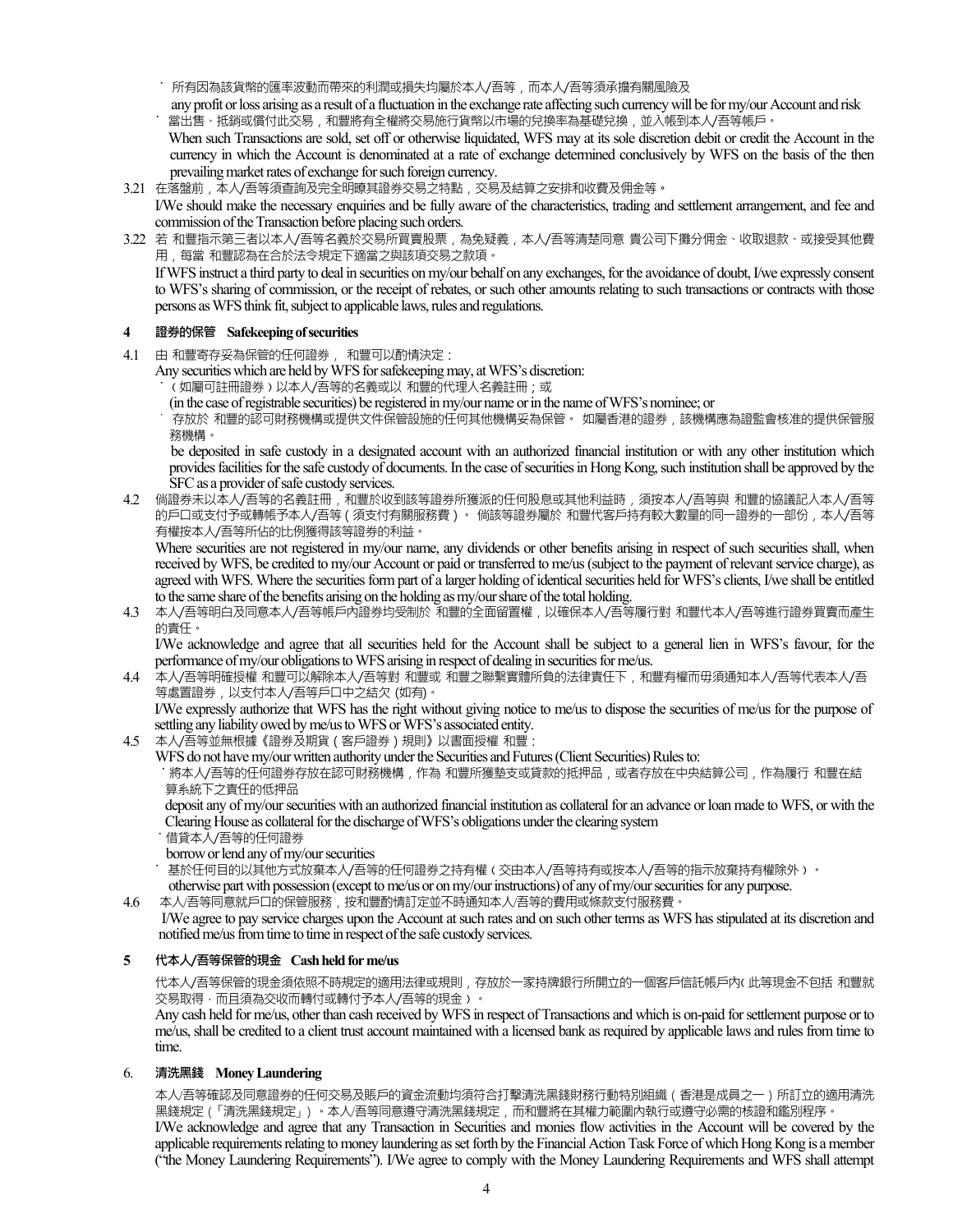within its power to meet or comply with the verification and identification procedures necessary.

### **7. 稅務要求 Tax Requirements**

- 7.1 本人/吾等向和豐授權並同意就下文所規定須予披露者,向任何本地或外地的法律、監管、政府、稅務、執法或其他機關、或金融服務供 應商的自律監管或行業組織或協會,包括但不限於不論目前或將來存在的任何結算及交收機構,披露任何客戶個人及戶口資料紀錄 : I/We authorize and agree WFS to disclose account and personal information to any local or foreign legal, regulatory, governmental, tax, law enforcement or other authorities, or self-regulatory or industry bodies or associations of financial service providers, including but not limited to any settlement and clearing agencies, all of which may be within or outside Hong Kong and may be existing currently and in the future, where such disclosure is required under :
	- (a) 不論於香港境內或境外及不論目前或將來存在的對其具法律約束力或適用的任何法律;
	- applicable laws, binding or applying to WFS within or outside Hong Kong;
	- (b) 不論於香港境內或境外及不論目前或將來存在的任何法律、監管、政府、稅務、執法或其他機關,或金融服務供應商的自律監管或 行業組織或協會作出或發出的任何指引或指導; any guidelines or guidance given or issued by any legal, regulatory, governmental, tax, law enforcement or other authorities, or
	- self-regulatory or industry bodies or associations of financial service providers within or outside Hong Kong; (C) 由於和豐進行的金融、商業、業務或其他利益或活動涉及當地或海外法律、監管、政府、稅務、執法或其他機關,或金融服務供應
	- 商的自律監管或行業組織或協會的司法管轄區或與其有關,因此和豐負有對當地或海外法律、監管、政府、稅務、執法或其他機關, 或金融服務供應商的自律監管或行業組織或協會或其所施加的現時或未來合約或其他責任。 any present or future contractual or other commitments with local or foreign legal, regulatory, governmental, tax, law enforcement or other authorities, or self-regulatory or industry bodies or associations of financial service providers that are assumed by or imposed on WFS by reason of its financial, commercial, business or other interests or activities in or related to the jurisdiction of the relevant local or foreign legal, regulatory, governmental, tax, law enforcement or other authorities, or self-regulatory or industry bodies or associations.
- 7.2 本人/吾等確認及同意,根據上文所述,和豐可代扣起任何應付的款項、將任何該等款項存入雜項或其他戶口及/或保留該等款項以待釐定 有關預扣稅、外匯限制或管制的適用性,而毋須通知本人/吾等或對本人/吾等負上任何責任。對於因上述代扣、保留或存入款項而可能導 致的任何推算稅前收益或虧損情況, 和豐概不負責。

I/We agree and acknowledge that pursuant to the foregoing, WFS may, without notice or liability, perform, or cause to be performed, withhold any monies, deposit any such monies into a sundry or other account and/or retain such monies pending determination of the applicability of such withholding tax requirements, foreign exchange restrictions or control. WFS shall not be liable for any gross up or any losses that may be incurred by reason of such withholding, retention or deposit.

### **8. 修改 Amendment**

8.1 和豐有絕對酌情權不時增加、修訂、刪除或取代本協議的任何條款及條件,並通知本人/吾等有關變更,而該等變更將會在有關通知指明 的日期生效。

WFS may from time to time in its absolute discretion add, amend, delete or substitute any of the terms and conditions of this Agreement by giving me/us notice of such changes which will become effective from the date specified in such notice.

8.2 本人/吾等知悉並同意,如果本人/吾等不接受和豐不時通知客戶的任何修改 (包括和豐佣金比率及收費等的修改) 本人/吾等有權根據本協 議的終止條款終止此協議。本人/吾等亦同意,在交易之前如未有向和豐明確表達對該等修改的反對意見,而繼續允許和豐完成在戶口的 任何交易,則本人/吾等被視為接受此類修改。

I/We acknowledge and agree that if I/We do not accept any amendments (including the amendments to WFS's commission rates and fees etc.) as notified by WFS from time to time, I/We shall have the right to terminate this Agreement in accordance with the termination clause under this Agreement. I/We further agree that any amendments shall be deemed to be accepted by me/us, should WFS continue to effectuate any Transaction(s) in the Account without being expressly communicated with my/our objections to such amendments prior to the Transaction(s).

### **9. 法律責任限度及彌償 Limitation of Liability and Indemnity**

9.1 只要以良好信念行事,和豐即無須就延遲或未有履行其義務或因此而導致的任何損失、損害或費用承擔責任。此外,和豐無須對任何無 法控制的事件,包括但不限政府限制、實施緊急程序、交易所裁決、第三者行為、停牌或停市、通訊設施的故障或停頓、戰爭、罷工、 市場狀況、騷動、恐怖主義行為或恐嚇、天災或任何和豐控制範圍外的後果負責。

WFS shall not be liable for any delay or failure to perform their obligations or any losses, damages or costs resulting therefrom so long as they have acted in good faith. Moreover, WFS shall not be held responsible for any consequences resulting whether directly or indirectly from any uncontrollable events including without limitation government restrictions, imposition of emergency procedures, exchange ruling, third party conduct, suspension of trading, breakdown or collapse of communication facilities, war, strike, market conditions, civil order, acts or threatened, acts of terrorism, natural disasters, or any other circumstances beyond WFS's control whatsoever.

9.2 本人/吾等進一步同意和豐(包括和豐董事、高級職員、持牌代表及僱員)不應就所提供的任何資料負上法律責任,無論資料是否應本人/ 吾等之要求而提供。

I/We further agree that WFS (including WFS's directors, officers, licensed representatives and employees) shall not be liable in respect of any information rendered, whether such information was given at my/our request.

 9.3 就所有針對和豐(包括和豐董事、高級職員、持牌代表及僱員)而作出的申索、訴訟、法律責任 (不論是屬實際性質或或然性質) 及針對 彼等而進行的法律程序而言,本人/吾等將會全數彌償及承擔任何彼等履行其義務或提供服務或行使本協議之下的權利、權力或酌情權, 包括由和豐為保障或強制執行其權利,或在本協議之下的抵押品權益 (無論是否因本人/吾等的失責或違反所致),而蒙受或招致的損失、 訟費、費用或開支 (包括法律開支) 。

I/We shall fully indemnify WFS (including WFS's directors, officers, licensed representatives and employees) against all claims, actions, liabilities (whether actual or contingent) and proceedings against any one of them and bear any losses, costs, charges or expenses (including legal fees) which any one of them may suffer or incur in connection with their carrying out of obligations or services, or exercise of rights, powers or discretion under this Agreement, including any action taken by WFS to protect or enforce its rights, or its security interest under this Agreement, whether or not as a result of any default or breach of me/us.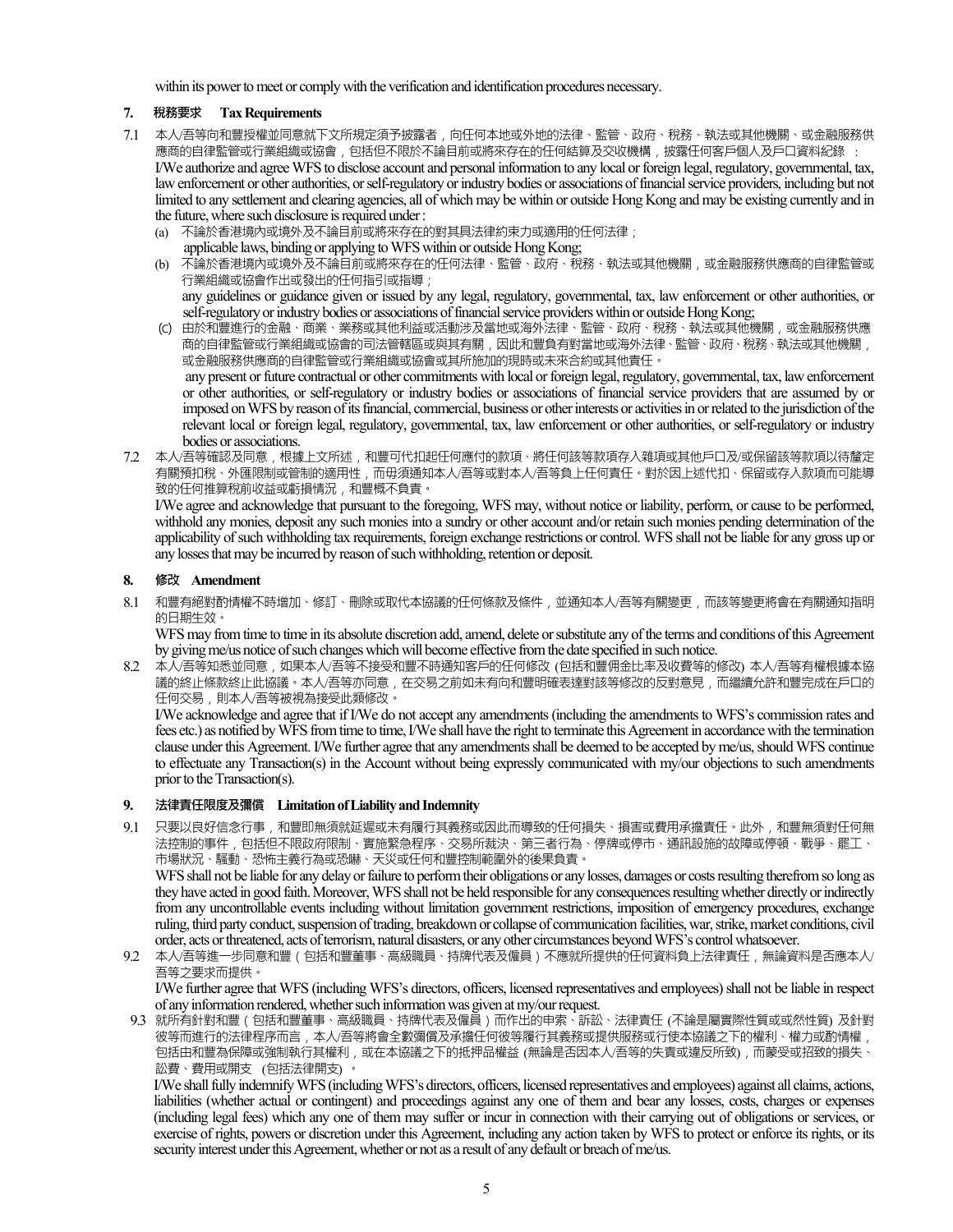### **10. 失責 Default**

倘為下述任何失責行為,所有本人/吾等虧欠和豐的款項連同利息即時到期及須即時繳交,而無須發出任何通知或要求<sup>;</sup> All amounts owing by me/us to WFS together with interest become immediately due and payable without any notice or demand upon any one of the following events of default :

- (a) 若和豐認為本人/吾等在與或透過和豐進行任何交易時,違反或不遵守本協議的重要條款; if, in WFS's opinion, I/we have breached any material term of this Agreement or defaulted in respect of any transaction with or through WFS ;
- (b) 本人/吾等向和豐作出的任何陳述、保證和承諾時於要項上已屬不正確或其後變成不正確;
- if any representation, warranty or undertaking to WFS was when given or hereafter becomes incorrect in any material respect ; (c) 為遵守任何有關交易所或結算所的規則或條例;
- for compliance with any rules or regulations of any relevant exchange or clearing house ;
- (d) 當本人/吾等離世或被宣佈失去能力,或本人/吾等本身或有人向本人/吾等作出破產和清盤呈請,或就本人/吾等自願或強制清盤已 作出命令或已通過議決案,或已召開會議審議一項指稱本人/吾等應予清盤的議決案; in the event of my/our death or being declared incompetent or a petition in bankruptcy is filed by or against me/us or an order is made or resolution passed for my/our voluntary or compulsory winding up or a meeting is convened to consider a resolution that I/We should be so wound up ;
- (e) 有人向本人/吾等在和豐的戶口發出財物扣押令或類似命令;或
- any warranty or order of attachment or distress or equivalent order is issued against any of my/our Accounts with WFS ; or
- (f) 當本人/吾等戶口變成不活動且結餘為零 (即戶口中既無證券亦無現金)或負數 (倘若本人/吾等對和豐有欠債),及當在出現以上任何 一種情況( 統稱「失責」),和豐將會擁有絕對酌情權,在無須給予通知或請求及在不會影響其擁有的任何其他權利或補救方法的 情況下,即時 :

when my/our Account has become Dormant and the balance of which is zero (i.e. neither cash nor Securities are maintained in the Account) or negative (i.e. in the case that I/We have indebtedness owing to WFS), and upon the occurrence of any of such events (collectively referred to as "Default"), WFS shall be entitled in its absolute discretion, without notice or demand and without prejudice to any other rights or remedies available to WFS, forthwith to :

- (i) 將和豐所持有而屬於本人/吾等的全部或部份財產,以其最終決定的方式及條款加以出售或變現,並將所得的淨款項 (扣除有 關費用、開支及成本後) 用以履行本人/吾等對和豐應盡的義務或償還本人/吾等虧欠和豐的債務; sell or realize all or any part of my/our property held by WFS in such manner and upon such terms as WFS may conclusively decide and satisfy my/our obligations and indebtedness towards WFS out of the net proceeds (with fees, expenses and costs deducted) thereof;
- (ii) 取消任何仍未執行的證券買賣盤; cancel any open orders for the purchase or sale of Securities;
- (iii) 將戶口中的任何或全部證券長倉出售; sell any or all Securities long in the Account;
- (iv) 買入證券以填補戶口的任何或全部短倉;及/或
- buy any or all Securities which may be short in the Account; and/or (v) 行使在本協議下的任何權利。
	- exercise any of its rights under this Agreement.
- **11. 終止** Termination
- 11.1 本人/吾等及和豐任何一方可隨時給予對方不少於七(7)個營業日書面通知以終止本協議 。但若為本人/吾等所作出的失責,和豐隨時即可 終止協議而無須事先通知本人/吾等。

Either party of me/us and WFS may terminate this Agreement at any time on the giving of not less than seven (7) Business Days' prior written notice to the other. However, WFS may terminate this Agreement forthwith at any time without notice to me/us in the case of Default committed by me/us.

- 11.2 任何在終止本協議前訂立之交易或任何一方在終止前取得的權利、權力、職責及義務,均不應因本協議之終止而受影響。 Any termination shall not affect any transaction entered into, or prejudice or affect any right, power, duty and obligation of either party accrued, prior to such termination.
- 11.3 在終止本協議時,本人/吾等將須即時向和豐償還任何及所有到期或未清剿欠款。
- Upon termination of this Agreement, I/we will immediately pay WFS any and all amounts due or owing to it.

11.4 如果在已通知 (由於失責除外)終止本協議後,本人/吾等的戶口有任何款項或證券結餘,本人/吾等同意在終止日期起的七日(7)之內提 取該結餘。如果本人/吾等未能於七日(7)之內提款,本人/吾等同意和豐在無須負責任何損失或後果的情況下,可代表本人/吾等在市場上 或以和豐合理決定的方式、時間及價格出售或處置本人/吾等的證券,並將相當於出售所得淨額及戶口的款項結餘以支票方式寄給本人/吾 等最後所知之地址,有關風險則由本人/吾等獨自承擔。

In case of any cash or Securities balances in the Account upon termination of this Agreement by way of notice (other than as a result of Default), I/we agree to withdraw such balances within seven (7) days from the date of such termination. If I/we do not do so, I/we agree that WFS may on behalf of me/us and without any responsibility for any loss or consequence on its part sell or dispose of my/our Securities in the market or in such manner and at such time and price as WFS may reasonably determine and send to me/us at my/our sole risk my/our cheque representing any net sale proceeds and credit balances in the Accounts to my/our last known address.

- **12. 通知及通訊** Notices and Communication
- 12.1 和豐給予的任何通知或通訊須視為已經作出或給予本人/吾等:

Any notice or communication given by WFS to me/us shall be deemed made or given:

(a) 如以信件方式作出通知,當中包括專人交付或以預付郵資郵件,有關郵遞信件需要合理時間內交付;及 if made by letter, upon delivery to me/us by hand or if sent by prepaid mail, delivery should be within a reasonable mailing period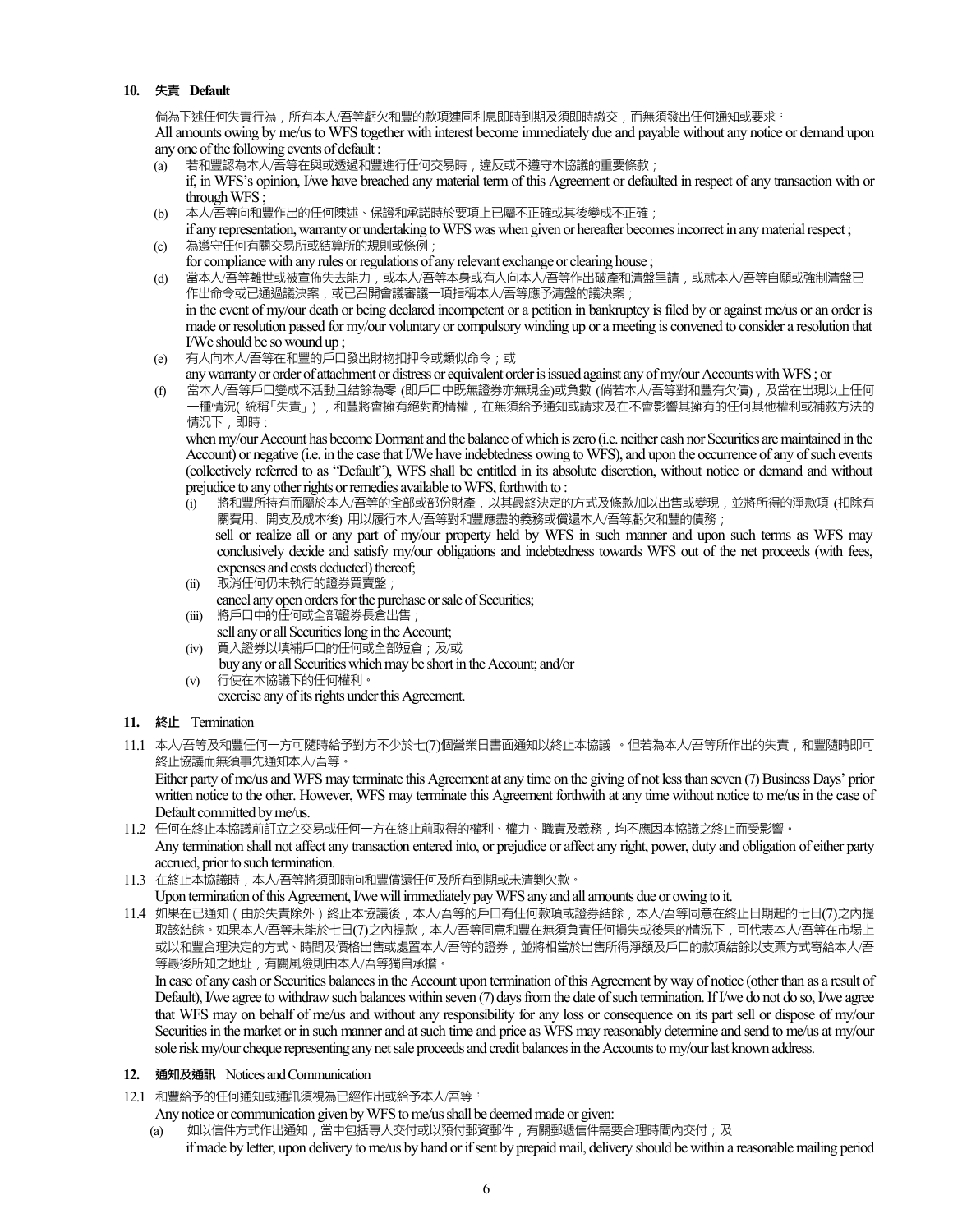of time; and

- (b) 如果以電傳、圖文傳真、電子郵件或其他電子方式作出,則在有關信息向客戶傳送或可由本人/吾等讀取時生效。
- if made by telex, facsimile, electronic mail or other electronic means, upon transmission of the message to or accessible by me/us. 12.2 和豐可能與本人/吾等通過口頭方式聯絡。對於任何留在本人/吾等的電話答錄機、語音信箱或其他類似電子或機械裝置上的資訊,應被視 為在留言時已即時被本人/吾等收悉。

WFS may also communicate with me/us verbally. I/We are deemed to have received any message left for me/us on my/our answer machine, voicemail or other similar electronic or mechanical devices at the time it is left for me/us.

- 12.3 就任何由本人/吾等作出的通知或通訊,本人/吾等必須承擔有關風險,且唯有和豐實際收到有關通知後方能生效。 Any notice or communications made or given by me/us will be sent at my/our own risk and will be effective only upon actual receipt by WFS.
- 12.4 除非本人/吾等書面另行通知和豐,本人/吾等同意和豐可通過電子方式傳送任何通知、文件或通訊。

Unless otherwise inform WFS in writing, I/we expressly consent to WFS sending any notice, documents or communication to me/us by electronic means.

12.5 本人/吾等同意定期查看其用於接收和豐通訊的郵箱、電子郵箱、傳真機和其他設備。對因本人/吾等未能、延誤或疏於檢查上述通訊來源 或設施而造成的任何損失,和豐概不負責。

I/We agree to check regularly my/our mailbox, electronic mailbox, facsimile machine and other sources of facilities through which I/we receive communication from WFS. WFS will not be responsible for any losses that arise from my/our failures, delay or negligence to check such sources or facilities.

- 12.6 本人/吾等明悉,如果因為本人/吾等未能提供、更新及/或通知和豐有關其戶口的最新和準確的資料,而導致郵件無法送達或退回,和豐出 於對戶口安全和完整的考慮可以臨時或永久停止或限制其戶口活動。 I/We understand, for the security and integrity of my/our Account, that WFS may temporarily or permanently disable or restrict my/our Account, if and when the mails become undeliverable or are returned as a result of my/our failure to provide, update and/or notify WFS with most current and accurate Account information.
- 12.7 本人/吾等有責任在收到所有有關本人/吾等的交易或其他戶口活動資訊的確認回條、確認單、成交單據和戶口對賬單後進行審核。除非本 人/吾等在收到或被認為收到上述資訊後的七(7)日內向和豐提出書面的異議通知,否則所有上述文件中包含的交易或其他資訊將對本人/ 吾等具有約束力。無論何種情況﹐和豐保留客戶對相關交易及資訊的異議是否有效的決定權。

I/We are responsible for reviewing all acknowledgements, confirmations, contract notes and Account statements in relation to my/our Transactions and other Account activities information upon first receiving them. All Transactions and other information therein contained will be binding on me/us unless WFS receives my/our notice of objection in writing within seven (7) days after I/we received or deemed to have received them. In all cases, WFS reserves the right to determine the validity of my/our objection to the relevant Transaction or information.

#### **13. 新上市證券 New Listing of Securities**

- 13.1 倘若本人/吾等要求並授權和豐作為本人/吾等的代理人和為本人/吾等或任何其他人士的利益申請於聯交所新上市及/或發行的證券,為了 和豐的利益,本人/吾等保證和豐有權代本人/吾等作出該等申請。 In the event that I/we request and authorize WFS to apply for Securities in respect of a new listing and/or issue of Securities on the Exchange as my/our agent and for my/our benefit of any other person, I/we hereby warrant to and for WFS's benefit that WFS have
- authority to make such application on my/our behalf. 13.2 本人/吾等應熟悉並遵從任何招股說明書及/或發行文件、申請表格或其他有關文件內所有載之管轄新上市及/或發行的證券及其申請之全部 條款和條件,本人/吾等同意在與和豐進行的任何交易中受該等條款和條件約束。 I/We shall familiarize myself/ourselves and comply with all the terms and conditions governing the Securities of the new listing and/or issue and the application for such new securities set out in any prospectus and/or offering document and the application form or any other relevant document in respect of such new listing and/or issue and I/we agree to be bound by such terms and conditions in any such transaction I/we may have with WFS.
- 13.3 本人/吾等茲向和豐作出新上市及/或發行證券申請人(不論是向有關證券的發行人、發起人、承銷人或配售代理人、聯交所或任何其他有關 監管機構或人士)需要作的所有陳述、保證和承諾。

I/We hereby give to WFS all the representations, warranties and undertakings which an applicant for Securities in a new listing and/or issue is required to give (whether to the issuer, sponsors, underwriters or placing agents of the relevant securities, the Exchange or any other relevant regulator or person).

13.4 本人/吾等茲進一步聲明和保證,並受權和豐通過任何申請表格(或以其他方式)向聯交所和任何其他適合人士披露和保證,為受益予本人/ 吾等或本人/吾等在申請中載明的受益人士,和豐作為本人/吾等代理人作出的任何申請是本人/吾等或和豐代表本人/吾等作出唯一的申請 或打算作出唯一的申請。本人/吾等確認和接受,就和豐作為本人/吾等代理人作出的任何申請而言,和豐和有關證券的發行人、發起人、 承銷人或配售代理人、聯交所或任何其他有關監管機構或人士將會依賴上述聲明和保證。

I/We hereby further declares and warrants, and authorize WFS to disclose and warrant to the Exchange on any application form (or otherwise) and to any other person as appropriate, that any such application made by WFS as my/our agent is the only application made, and the only application intended to be made, by me/us or on my/our behalf, to benefit me/us or the person for whose benefit my/our applying. I/we acknowledge and accept that the aforesaid declaration and warranty will be relied upon by WFS and by the issuer, sponsors, underwriters or placing agents of the relevant Securities, Exchange or any other relevant regulator or person in respect of any application made by WFS as my/our agent.

13.5 本人/吾等確認,倘若未上市公司除證券買賣外未有從事其他業務而本人/吾等對該公司具法定控制權力,則該公司作出的申請應被視為 為本人/吾等的利益而作出的。

I/We acknowledge that any application made by an listed company which does not carry on any business other than dealing in Securities and in respect of which I/we exercise statutory control shall be deemed to be an application made for the benefit of me/us.

13.6 本人/吾等承認和明白,證券申請的法律和監管規定及市場慣例不斷變化,而任何一種新上市或發行證券的規定亦會變更。本人/吾等承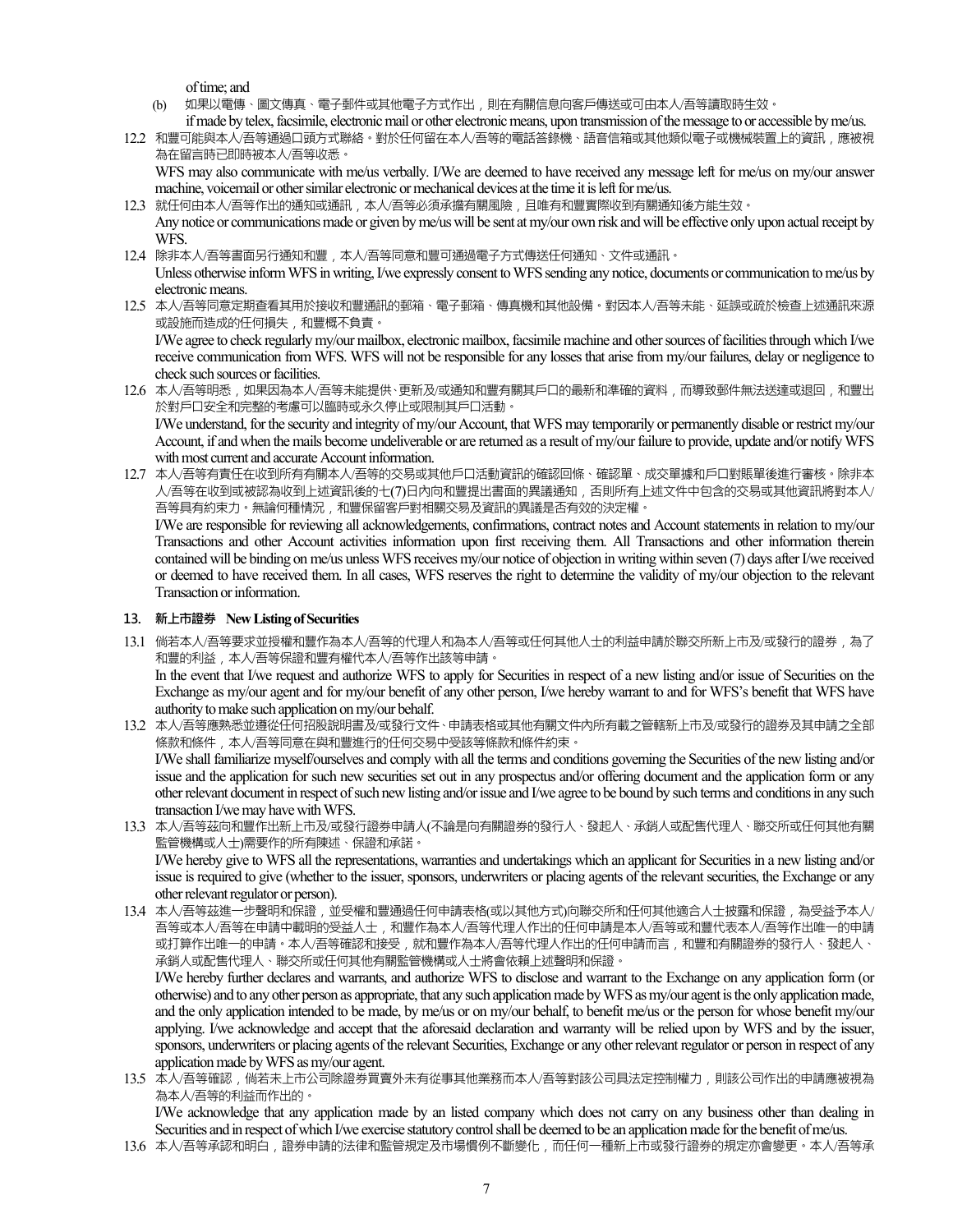諾;按和豐不時絕對酌情決定的法律和監管規定及市場慣例的要求,向和豐提供資料並採取額外的步驟和作出額外的陳述、保證和承諾。 I/We recognize and understand that the legal regulatory requirements and market practice in respect of applications for Securities may vary from time to time as may the requirements of any particular new listing or issue of Securities. I/we undertake to provide to WFS such information and take such additional steps and make such additional representations, warranties and undertakings as may be required in accordance with such legal, regulatory requirements and market practice as WFS may in WFS's absolute discretion determined from time to time.

### **14. 陳述**、**保證及承諾 Representation, Warranties and Undertakings**

14.1 本人/吾等陳述本人/吾等已達必須的法定年齡並精神上適合簽訂協議。

I/We represent that I/we are of required legal age and mentally fit to enter into this Agreement.

14.2 除非本人/吾等已預先以書面向和豐披露,本人/吾等現陳述本人/吾等並非任何交易所、結算所的董事或僱員或根據證券條例之持牌人或註 冊人士。

I/we represent that, unless I/we have previously disclosed in writing to WFS, I/we are not director(s) or employee(s) of any exchange, clearing house or any licensed or registered person under the SFO.

14.3 本協議中所有陳述及保證將會視作為在替本人/吾等或代表本人/吾等進行每宗交易或買賣,或向本人/吾等提供任何服務之前已再次重複 作出。

All representations and warranties appeared in this Agreement shall be deemed to be repeated immediately before each Transaction or dealing is carried out for or any service is provided to me/us or on my/our behalf.

#### **15. 仲裁 Arbitration**

在和豐全權選擇和絕對斟酌決定前提下,因本協議所引起或與之有關的任何爭議、爭論和索賠,或本栛議之終止或無效或對其之違約, 應根據現行有效並可由本條其他規定修訂之聯合國國際貿易法委員會仲裁規則通過仲裁解決。委任機構為香港國際仲裁中心,仲裁地點 在香港之香港國際仲裁中心(「香港國際仲裁中心」),仲裁員為一人。香港國際仲裁中心將根據本栛議日有效之該中心仲裁程序(包括其中 所載之聯合國國際貿易法委員會仲裁規則以外之補充) 管理該等任何仲裁。仲裁程序用之語言為英文。

At the sole option of WFS and in its absolute discretion, any dispute, controversy or claim arising out of or relating to this Agreement, or the breach, termination or invalidity thereof, shall be settled by arbitration in accordance with the UNICITRAL arbitration rules as at present in force and as may be amended by the rest of this clause. The appointing authority shall be Hong Kong International Arbitration Centre (HKIAC). The place of arbitration shall be in Hong Kong at HKIAC. There shall be only one arbitrator. Any such arbitration shall be administered by HKIAC in accordance with HKIAC procedures for arbitration in force at the date of this Agreement including such additions to the UNCITRAL arbitration rules as are therein contained. The language to be used in the arbitral proceedings shall be English.

#### **16 風險披露聲明書 Risk Disclosure Statement**

16.1 證券交易的風險Risk of Securities Trading

本人/吾等知道證券價格有時可能會非常波動,證券價格可升可跌,甚至可能變成毫無價值。買賣證券未必一定能夠賺取利潤,反而可能 會招致損失。

I/We acknowledge that the prices of securities fluctuate, sometimes dramatically. The price of a security may move up or down, and may become valueless. It is as likely that losses will be incurred rather than profit made as a result of buying and selling securities.

16.2 買賣創業板股份的風險Risk of trading Growth Enterprise Market Stocks

本人/吾等明白創業板涉及很高的投資風險。尤其是該等公司可在無需具備盈利往績及無需預測未來盈利的情況下在創業板上市。創業板 股份可能非常波動及流通性很低。

I/We understand that Growth Enterprise Market (GEM) stocks involve a high investment risk. In particular, companies may list on GEM with neither a track record of profitability nor any obligation to forecast future profitability. GEM stocks may be very volatile and illiquid.

本人/吾等只應在審慎及仔細考慮後,才作出有關的投資決定。創業板市場的較高風險性質及其他特點,意味著這個市場較適合專業及其 他熟悉投資技巧的投資者。

I/We should make the decision to invest only after due and careful consideration. The greater risk profile and other characteristics of GEM mean that it is a market more suited to professional and other sophisticated investors.

本人/吾等清楚瞭解,現時有關創業板股份的資料只可以在「聯交所」所操作的互聯網網站上找到。創業板上市公司一般毋須在憲報指定 的報章刊登付費公告。

I/We understand that current information on GEM stocks may only be found on the internet website operated by "the Exchange". GEM Companies are usually not required to issue paid announcements in gazetted newspapers.

假如本人/吾等對本風險披露聲明的內容或創業板市場的性質及在創業板買賣的股份所涉風險有不明白之處,應尋求獨立的專業意見。

I/We should seek independent professional advice if I/we am/are uncertain of or have not understood any aspect of this risk disclosure statement or the nature and risks involved in trading of GEM stocks.

16.3 在香港以外地方收取或持有的客戶資產的風險 Risk of client assets received or held outside Hong Kong

和豐在香港以外地方收取或持有的客戶資產,是受到有關海外司法管轄區的適用法律及規例所監管。這些法律及規例與(證券及期貨條 例) (第 571 章)及根據該條例制訂的規則可能有所不同。因此, 有關本人 / 吾等客戶資產可能不會享有賦予在香港收取或持有的客戶 資產的相同保障。

Client assets received or held by WFS outside Hong Kong are subject to the applicable laws and regulations of the relevant overseas jurisdictions which may be different from the Securities and Futures Ordinance (Cap. 571) and the rules made thereunder. Consequently, such my/our assets may not enjoy the same protection as that conferred on client assets received or held in Hong Kong.

16.4 提供代存郵件或將郵件轉交第三方的授權書的風險 Risk of providing an authority to hold mail or to direct mail to third parties 假如本人/吾等向 和豐提供授權書,允許 和豐代存郵件或將郵件轉交第三方,那麼本人/吾等便須盡速親身收取所有關於本人/吾等帳戶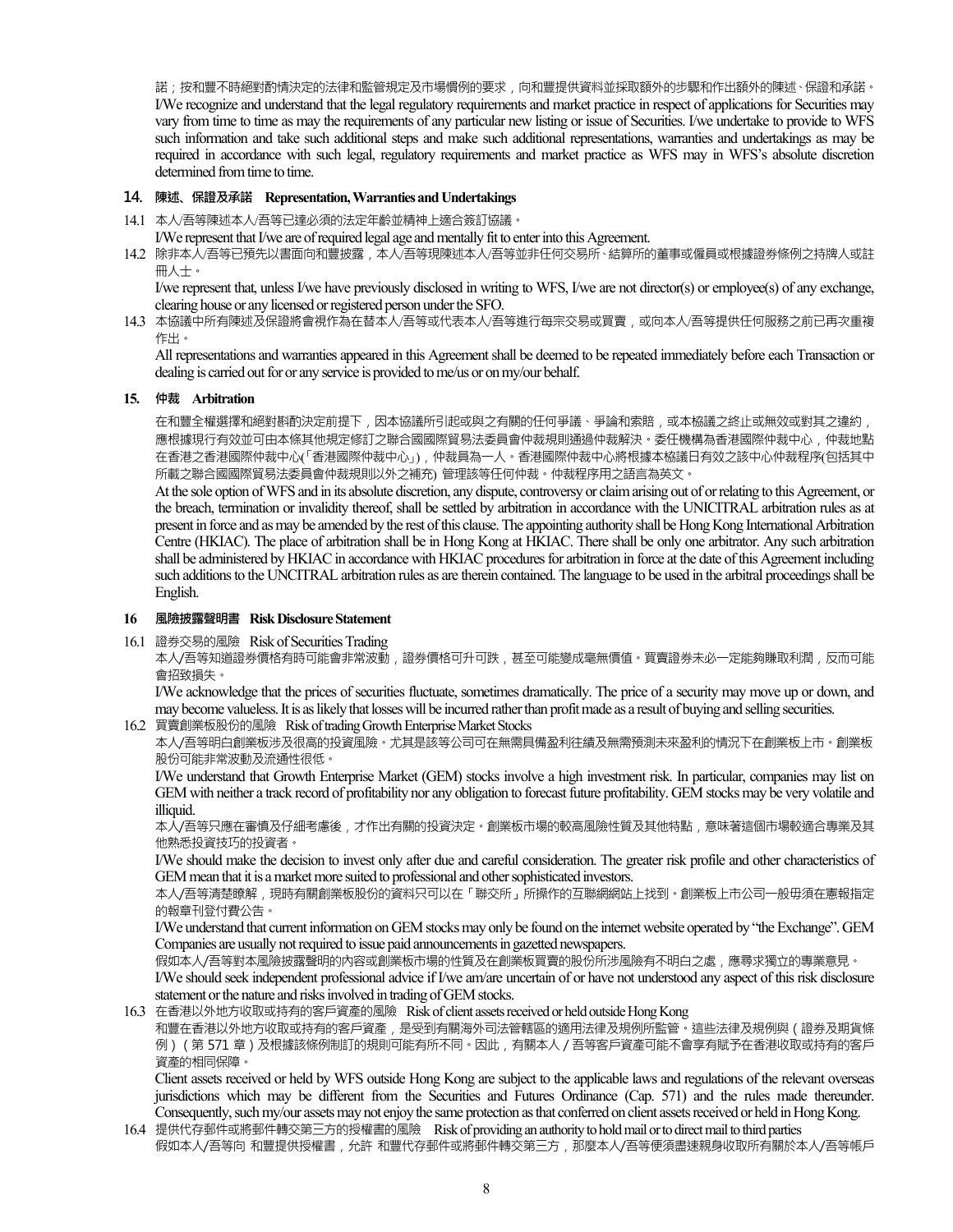的結單,並加以詳細閱讀,以確保可及時偵察到任何差異或錯誤。

If I/we provide WFS with an authority to hold mail or to direct mail to third parties, it is important for me/us to promptly collect in person all statements of my/our account and review them in detail to ensure that any anomalies or mistakes can be detected in a timely fashion.

16.5 在「聯交所」買賣納斯達克 - 美國證券交易所證券的風險 Risk of trading NASDAQ – AMEX securities at "the Exchange" 按照納斯達克 - 美國證券交易所試驗計劃("試驗計劃 ")掛牌買賣的證券是為熟悉投資技巧的投資者而設的。本人/吾等在買賣該項 試驗計劃證券之前,應先諮詢有關交易商或註冊人的意見及熟悉該項試驗計劃。本人/吾等應知悉,按照該項試驗計劃掛牌買賣的證券並 非「聯交所」的主板或創業板作第一或第二上市的證券類別加以監管。

The securities under the NASDAQ-AMEX Pilot Program ("PP") are aimed at sophisticated investors. I/We should consult the licensed or registered person and become familiarized with the PP before trading in the PP securities. I/We should be aware that the PP securities are not regulated as a primary or secondary listing on the Main Board or the Growth Enterprise Market of "the Exchange".

16.6 在交易所買賣衍生產品的風險 Risks of Exchange traded derivative products 在交易所買賣衍生產品是指在交易所上市或買賣的衍生產品,包括但不限於期貨合約、期權合約、認股權證、可贖回牛/熊合約 (「交易所 衍生產品」) 。

 Exchange traded derivative products are derivative products that are listed or traded on an exchange (including, but not limited to, futures contracts, options contracts, warrants, callable bull / bear contracts ("Exchange Derivative Products"))

本人/吾等清楚並同意如下內容: I/We understand and agree that :

- (a) 交易所衍生產品之流動性不可預測。交易所衍生產品上市並不必然導致比未上市的衍生產品有更大流動性 ;
- it is not possible to predict the liquidity of Exchange Derivative Products. The fact that the Exchange Derivative Products may be so listed does not necessarily lead to greater liquidity than if they were not so listed;
- (b) 對於涉及在交易所交易的合約或工具之投資交易,當某些情況(如交易所或結算所正常的市場運作或條件中斷,某些合約或工具交 易的暫停或限制 , 及/或影響上述交易拋售或相關資產流動性的其他事件)發生 , 虧損的風險可能會增加 ; for Transactions in relation to investments involving contracts or instruments which are traded on an exchange, the risk of loss may increase if certain events (such as disruption of the normal market operations or conditions of the relevant exchange or clearing house, suspension or restriction of trading certain contracts or instruments and / or other events which affect the closing out of such Transactions or the liquidating of the relevant positions) occur;
- (c) 在某些情況下,交易所買賣合約或工具的規範可能由有關交易所就結算所進行修訂,而且此等修訂可能會對本人/吾等的投資造成 不利影響 ;

under certain circumstances, the specifications of an exchange-traded contract or instrument may be modified by the relevant exchange or clearing house and such modification may have an adverse affect on my/our investments ;

- (d) 倘若發行人破產並對上市證券違約,本人/吾等將被視為無擔保債權人,並對發行人持有的任何資產沒有優先追索權 。因此本人/ 吾等應當密切關注發行人之經濟實力及信用狀況 ; in the event that an issuer becomes insolvent and defaults on their listed Securities, I/we will be considered as unsecured creditors and will have no preferential claims to any assets held by the issuer. I/We should therefore pay close attention to the financial
- strength and credit worthiness of the issuers; (e) 無擔保交易所衍生產品是名義資產擔保的。若發行人破產,本人/吾等會喪失所有投資。本人/吾等應當閱讀上市文件以確定產品是 否沒有擔保 ;

uncollateralized Exchange Derivative Products are not asset backed. In the event of issuer bankruptcy, I/we can lose my/our entire investment. I/We should read the listing documents to determine if a product is uncollateralized ;

- (f) 交易所買賣衍生產品通常涉及到很高的槓桿率,因此基礎證券的價格出現相對輕微的波動會導致交易所衍生產品價格出現不成比 例之大幅波動。交易所衍生產品的價值不是固定的,而是會隨著市場波動,會受到許多因素的影響,包括經濟及/或政治環境的變 化。因此交易所衍生產品的價格會波動,並且可能跌至零,導致初始投資的全部損失。此外,交易所衍生產品的價格可能因市場供 求因素等外部影響而與其理論價格不匹配。因此,實際交易價格可能高於或低於理論價格 ; Exchange Derivative Products often involve a high degree of gearing, so that a relatively small movement in the price of underlying securities results in a disproportionately large movement in the price of the Exchange Derivative Products. The values of Exchange Derivative Products are not fixed, but fluctuate with the market, which may be influenced by many factors, including changes in economic and / or political environment. The prices of Exchange Derivative Products can therefore be volatile and may fall to zero resulting in a total loss of initial investment. Further, the price of an Exchange Derivative Product may not match its theoretical price due to outside influences such as market supply and demand factors. As a result, actual traded prices
- can be higher or lower than the theoretical price ; (g) 交易所衍生產品有到期日,在該日期後它們可能會變得毫無價值。本人/吾等必須瞭解產品的有效時間範圍,並為交易策略選擇一 種有效期合適的產品。特別是,衍生權證的價值會隨著逐漸趨近其到期日期而貶值,因此,衍生權證不應被看作是長期投資; Exchange Derivative Products have an expiry date after which they may become worthless. I/We must be aware of the expiry time horizon and choose a product with an appropriate lifespan for their trading strategy. In particular, the value of a derivative warrant will decay over time as it approaches its expiry date, therefore, derivative warrants should not be viewed as long term investments ;
- (h) 投資者應當清楚基礎資產波動性。買賣基礎資產為非港幣計價的交易所衍生產品的投資者還將負擔匯率風險。匯率波動對基礎資產 的價值會產生不利影響,也會影響到交易所衍生產品的價格 ; investors should be aware of the underlying asset volatility. Investors trading Exchange Derivative Products with underlying assets not denominated in Hong Kong dollars are also exposed to exchange rate risk. Currency rate fluctuations can adversely affect the underlying asset value, also affecting the Exchange Derivative Products price ;
- (i) 聯交所要求所有結構性產品發行人為每一次發行指定流動性提供商。流動性提供商的責任是提供雙向報價以便於產品交易。如果一 家流動性提供商未能或停止履行其責任,那麼只有在指定新的流動性提供商後,本人/吾等才能購買或銷售該產品;及 the Exchange requires all structured product issuers to appoint a liquidity provider for each individual issue. The role of liquidity providers is to provide two way quotes to facilitate trading of their products. In the event that a liquidity provider defaults or ceases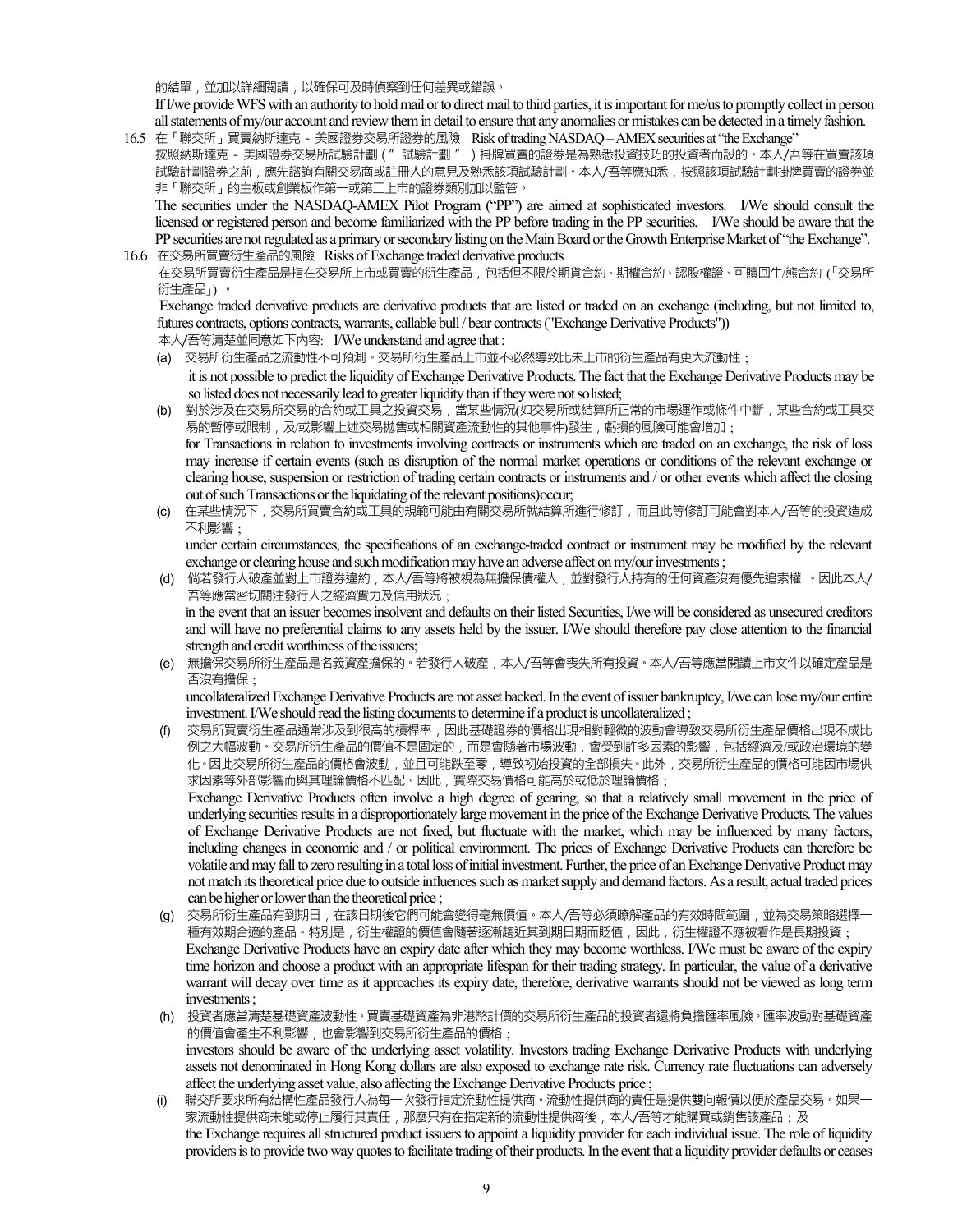to fulfill its role, I/we may not be able to buy or sell the product until a new liquidity provider has been assigned; and

(j) 一些交易所衍生產品具有即日取消或強制贖回特點。當基礎資產價值等於強制贖回價或達到上市檔中規定的水準,此等交易所衍生 產品將停止交易。本人/吾等僅有權享有終止交易之衍生產品剩餘價值,此價值由產品發行商按照上市文件規定計算。本人/吾等也 應當知道剩餘價值可能為零。此外,交易所衍生產品的發行價格還包括其資金成本。資金成本會因交易所衍生產品趨於到期而逐漸 降低。交易所衍生產品的持續時間越長,其總資金成本越高。 當此等交易所衍生產品被贖回時,本人/吾等將損失此等交易所衍生 產品整個有效期內的資金成本。本人/吾等應當參考上市文件中列出的計算資金成本的公式。

some Exchange Derivative Products have an intraday '' knockout " or mandatory call feature. Such Exchange Derivative Products will cease trading when the underlying asset value equals the mandatory call price / level as stated in the listing documents. I/We will only be entitled to the residual value of the terminated Exchange Derivative Product as calculated by the product issuer in accordance with the listing documents. I/We should also note that the residual value can be zero. Further, with Exchange Derivative Products, the issue price of an Exchange Derivative Product includes funding costs. Funding costs are gradually reduced over time as the Exchange Derivative Products move towards expiry. The longer the duration of the Exchange Derivative Products, the higher the total funding costs. In the event that such Exchange Derivative Product is called, I/we will lose the funding costs for the entire lifespan of such Exchange Derivative Product. I/We should refer to the formula for calculating the funding costs that are stated in the listing documents.

- 16.7 交易所買賣基金的風險 Risk of Exchange traded funds
	- (a) 交易所買賣基金可投資於股份指數期貨合約及其他衍生工具。衍生工具價格變化幅度甚大,並偶爾會出現急速之大幅變動。與傳統 證券相比,衍生工具較容易受利率變動或市價突然波動所影響,原因為衍生工具所要求之按金較少,且衍生工具所涉及之槓桿效應 極高。故此,衍生工具出現相對較為輕微之價格變動,有可能即時導致交易所買賣基金蒙受重大損失(或收益)。 Exchange traded funds ("ETF") may invest in stock index future contracts and other derivatives. Derivatives have a high degree of price variability and are subject to occasional rapid and substantial changes. Compared to conventional securities, derivatives can be more sensitive to changes in interest rates or to sudden fluctuations in market prices due to both the low margin deposits required, and the extremely high degree of leverage involved in derivative products. As a result, a relatively small price movement in the derivative product may result in immediate and substantial loss (or gain) to the ETF.
	- (b) 倘交易所買賣基金投資於衍生工具而非只投資於傳統證券,其損失亦會較大。此外,不少衍生工具均不在證券交易所買賣。因此, 進行涉及衍生工具交易之交易所買賣基金之所何交易對手未能或拒絕履行合約責任之風險,因而令交易 所買賣基金須承受額外流動性風險。

 An ETF's losses may be greater if it invests in derivatives than if it invests only in conventional securities. In addition, many derivatives are not traded on exchanges. As a result, an ETF that engages in transactions involving derivatives is subject to the risk of the inability or refusal to perform with respect to such contracts on the part of any counterparties with which that ETF trades and as such may also expose the ETF to additional liquidity risks.

- 16.8 債券的風險 Risk of Bonds
	- (a) 債券價格可以及必定會波動,有時很劇烈。某種債券的價格會上下波動,而且可能變得毫無價值。購買及出售債券很可能會虧損, 而不是獲益。而且,由和豐保管債券也會存在風險。債券持有人承擔發行人及/或擔保人 (如適用) 的信用風險,並且對和豐沒有追 索權。

 The price of bonds can and does fluctuate, sometimes dramatically. The price of a bond may move up or down, and may become valueless. It is as likely that losses will be incurred rather than profit made as a result of buying and selling of bonds. Also, there may be risks in leaving bonds in WFS's safekeeping. The holder of bonds bears the credit risk of the issuer and / or guarantor (if applicable) and has no recourse to WFS.

(b) 並非所有債券都是按債券面值的百分百進行償還。債券的回報取決於發行條款,本人/吾等應當參考相應的發行說明書或條款,而 且本人/吾等在到期日收到的錢或股票價值可能遠遠少於本人/吾等的原始投資價值。如果有任何到期應交割的零碎股或其他證券或 基礎資產,它/它們可能不會進行實物交割。

 Not all bonds provide for repayment of 100% of the face value of the bond. The return of a bond depends on the terms of issue and reference should be made to the corresponding prospectus or term sheet for detail and there may be circumstances that the money and / or value of shares that I/we receive at maturity may be substantially less than the value of my/our original investment. If there is any fractional share(s) or other Securities or underlying assets deliverables on maturity, it / they may not be physically delivered.

- (C) 若債券產品綜合了金融票據或其他衍生工具,如期權,其回報可能會與其他金融工具,如基礎股票、商品、貨幣、公司以及指數的 表現相關。除非上述債券是在聯交所或其他受監管股票交易所上市,否則本人/吾等只能在場外市場出售上述債券。二級市場的債券 價格受很多因素所影響,包括但不限於基礎股票的表現、商品、貨幣、公司、指數、參考公司信用質量的市場評審以及利率。本人 /吾等必須明白二級市場並不一定存在的,即使存在,它可能不具有流動性。本人/吾等必須接受任何相關的流動性風險。 In situations where any bond is a product combining note with financial or other derivatives, such as options, its return may be linked to the performance of other financial instruments, such as underlying stocks, commodities, currencies, companies, and indices. Unless such bond is listed on Exchange or other regulated stock exchanges, I/we will only be able to sell such bond on the over-the-counter market if at all. The prices of bonds in secondary markets are affected by a wide range of factors, including without limitation, the performance of the underlying stocks, commodities, currencies, companies, indices, the market view of the credit quality of the reference company, and interest rates. I/We must be aware that secondary markets do not always exist and even where a secondary market exists, it may not be liquid. I/We must accept any associated liquidity risk.
- (d) 以外幣計算的合約買賣所產生的利潤或遭受的虧損(不論交易是否在本人/吾等本土轄區或其他地區進行), 均會有需要將合約的單位貨幣兌 換成另一種貨幣時受到匯率波動的影響。 The profit or loss in transactions in foreign currency denominated contracts (whether they are traded in my/our own or another jurisdiction) will be affected by fluctuations in currency exchange rates where there is a need to convert from the currency denomination of the contract to another currency.
- 16.9 合約的條款及細則的風險Risk on terms and conditions of contracts 本人/吾等應向替本人/吾等進行交易的商號查詢所買賣的有關每一證券的條款及細則,以及有關責任(例如在什麼情況下本人/吾等或會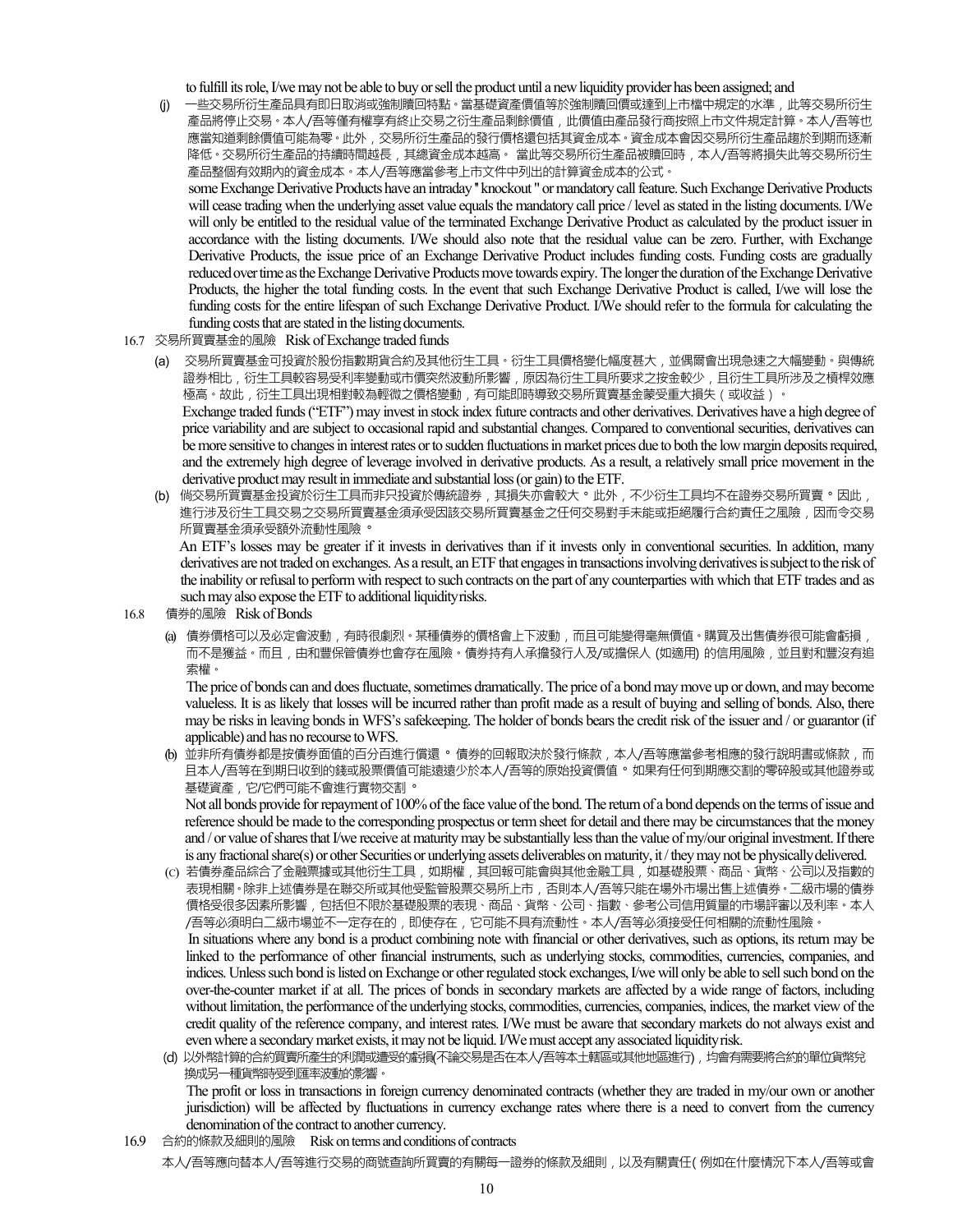有責任就證券的相關資產進行交收)。交易所或上市公司在某些情況下,或會修改現有證券細則,以反映該證券相關資產的變化。 I/We should ask the firm with which I/we deal about the terms and conditions of each securities which I/we am/are trading and associated obligations (e.g. the circumstance under which I/we may become obliged to make or take delivery of the underlying interest of each securities). Under certain circumstances the specifications of outstanding securities may be modified by the exchange or the listed companies to reflect changes in the underlying interest.

16.10 電傳、電郵及/或其他電子方式指示的風險Risk on instructions by facsimile, electronic email and / or other electronic means

本人/吾等已考慮電傳、電郵及/或其他電子方式(例如:WHATSAPP,SIGNAL 等等)指示可能產生的風險,例如電傳及/或電郵簽署可能被 偽造及指示可能傳送至錯誤號碼,以至未能送達 和豐 ; 及第三者可能由此知道機密資料,和豐毋須就電傳、電郵及/或其他電子方式事 故、事務、索償、虧損及訴訟費負上任何責任。

 I/We should consider the possible risks inherent in the giving of instructions by facsimile, electronic email and/or other electronic means (e.g. WhatsApp, Signal, etc.). Non-original signatures on the facsimile and/or email may be forged and instructions given by facsimile, electronic email and/or other electronic means may be transmitted to wrong numbers, may never reach WFS and may thereby become known to third parties thus losing their confidential nature. WFS has no responsibility for the occurrence of any such circumstance of for any action, claim, loss, damage, or cost by facsimile, electrical email and/or other electronic means upon transmission.

#### **17 個人資料 Personal Data**

17.1 本人/吾等確認 和豐是根據個人資料(私隱)條例監管下使用本人/吾等之有關資料。 本人/吾等亦確認「客戶資料表格」所載資料均屬 完整、真實及正確。倘該等資料有任何變更,本人/吾等將會迅速的以書面通知 和豐。 本人/吾等特此授權 和豐於任何時候對本人/吾等 的信用進行查詢,及與包括本人/吾等的銀行、經紀或任何信貸機構聯絡以核實所提供的資料。 I/We acknowledge that WFS are subject to the provision of the Personnel Data (Privacy) Ordinance, which regulate WFS's use of personal data concerning me/us. I/We confirm that the information set out in the Client Information Form is complete, true and correct.

I/We undertake to promptly inform WFS in writing of any changes to that information. WFS are also authorized at any time to conduct credit enquiries on me/us and to verify the information provided with and including my/our bankers, brokers and any credit agency.

17.2 和豐將會對本人/吾等帳戶的有關資料予以保密,但 和豐可以根據有關交易所、證監會及任何其他監管機構的任何適用的法律或規例或應 其要求,將該等資料提供予有關交易所、證監會及任何其他監管機構。

WFS will keep information relation to the Account confidential, but may provide any such information to the relevant exchange, the SFC and any other regulatory bodies to comply with their requirements or requests for information under any applicable laws or regulations.

| 17.3 本人/吾等資料可能會於以下各方面:          | The purpose for which data relating to me/us may be used are as follows:             |
|---------------------------------|--------------------------------------------------------------------------------------|
| 開立、處理及延續帳戶;                     | opening, administering and continuation of my/our Account;                           |
| 向本人/吾等提供信貸金額的日常運作;              | the daily operation of the loan facilities provided to me/us;                        |
| :信貸分析:                          | making lending and credit analysis decision;                                         |
| '信貸檢查及確證本人/吾等有良好信用;             | conducting credit checks and ensuring ongoing credit worthiness of me/us;            |
| '確定 貴公司與本人/吾等相互間之債務;            | determining the amount of indebtedness owned to or by me/us;                         |
| 向本人/吾等或其擔保人追收欠款;                | recovering of any monies owned from or liabilities incurred by me/us and those       |
|                                 | providing security for my/our obligations;                                           |
| 根據 貴公司須遵守的條例而作出披露;及             | meeting the requirements, including the requirement to make disclosure, under of any |
|                                 | laws, rules or regulations binding on WFS; and/or                                    |
| 與上述有關的其他用途。                     | for purposes of relating or incidental thereto.                                      |
| 17.4 和豐會把本人/吾等資料保密,但可能會將其資料提供與: |                                                                                      |

 Data held by WFS relating to me/us will be kept confidential but WFS may provide, transfer, disclose or exchange such personal data to :

- 任何代理人、承包商、或者行政、電訊、電腦、支付或證券結算或其他與 和豐業務運作上提供有關服務的第三者; any agent, contractor or third party service provider who provider who provides administrative, telecommunications, computers, payment or securities clearing or other services to WFS in connection with the operation of its or their business ;
- 任何對 和豐有保密責任的人; any other person under a duty of confidentiality to WFS, which has undertaken to keep such information confidential; - 任何與本人/吾等有或將有交易的財務機構及銀行;
- any bank or financial institution with which I/we have or propose to have dealing ;
- 任何 和豐的實質或建議受讓人,或參與人或附屬參與人或 和豐或對本人/吾等權益的受讓人;
- any actual or proposed assignee of WFS or participant or sub-participant or transferee of WFS's Group's rights in respect of me/us; - 任何律師、會計師及專業人仕;及
- any legal, accounting or professional person, firm or body; and
- 政府(包括所有海外的政府部門)、法庭及其他監管機構。
- any government, law enforcement or other regulatory authority, body or entity under any applicable law, rules or regulations. 17.5 本人/吾等確認根據個人資料(私隱)條例,本人/吾等有權:

I/We acknowledge that under and in accordance with the terms of the Personal Data (Privacy) Ordinance, I/we have the right to:

- 查問 和豐是否持有本人/吾等的資料及有權索取該等資料;
- check whether WFS hold data about me/us and the right of access to such data;
- 要求 和豐改正有關本人/吾等不正確的資料;
- require WFS to correct any data relating to me/us which is inaccurate;
- 知道 和豐對資料的政策及實際上如何運用,及可獲知 和豐持有本人/吾等什麼資料。
- ascertain WFS's policies and practices in relation to data and to be informed of the kind of personal data held by WFS.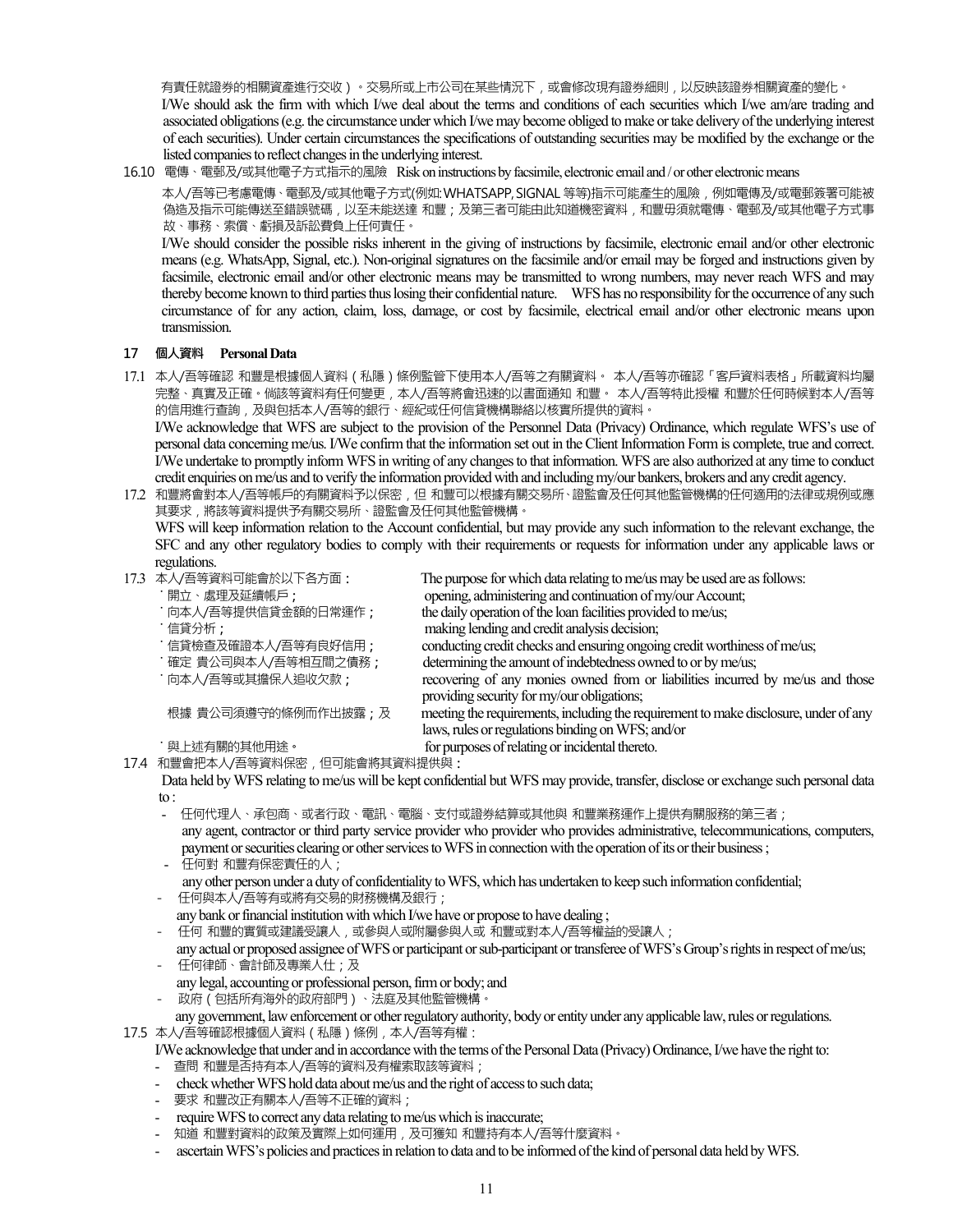17.6 根據個人資料(私隱)條例規定,和豐對處理索取資料的要求有權收取合理費用。本人/吾等可索取或更正資料或查詢 和豐對資料的政策 及實際上如何運用及持有什麼資料**。**  In accordance with the terms of the Personal Data (Privacy) Ordinance, WFS has the right to charge a reasonable fee for the processing of any data access request. I/We may request for access to data or correction of data or for information regarding policies and practices

#### **18. 一般規定 General**

and kinds of data held.

18.1 本協議及所有交易均對本人/吾等有有效及合法之約束力**。**

This Agreement and all Transactions shall constitute valid and legal binding obligations on me/us.

18.2 和豐根據本協議的所有權利將適用於所有在交易中參與的經紀、代理人、交易所及結算公司**。** 

All rights of WFS pursuant to this Agreement shall also apply to any broker, agent, exchange and clearing house involved in the Transaction.

18.3 倘本協議之任何條文被任何合資格的司法管轄權法院或監管機構或機關判定無效或不能強制執行,則該項有關無效或不能強制執行之判 定只適用於該條文。其餘條文之有效性將不會因此受影響,而本協議將繼續獲得執行,猶如該無效或不能強制執行之條文並無載於本協 議內一樣**。**

If any of the provisions of this Agreement shall be held to be invalid or unenforceable by any court of competent jurisdiction or by any regulatory authority agency or body, such invalidity or unenforceability shall attach only to such provisions and the validity of the remaining provisions shall not be affected and this Agreement shall be carried out as if any such invalid or unenforceable provisions were not contained here.

- 18.4 本人/吾等除非獲得 和豐書面批准,否則本人/吾等不得將本協議下任何本人/吾等之權利及/或義務轉讓予任何其他人士**。** I/We shall not assign any of my/our rights and/or obligations under this Agreement to any other person except with WFS's prior written consent.
- 18.5 在本協議中,除非內容另有指明外﹕(1) 文字包括眾數及單數﹔及 (2) 文字包括所有性別**。** In this Agreement, unless the context otherwise requires: (1) words denoting the singular include the plural and vice versa; and (2) words importing one gender include every gender.

#### **19 確認 Acknowledgement**

- 19.1 本人/吾等明白及確認交易雖然可帶來商業及/或經濟上的利益,本人/吾等亦須承擔其商業及/或經濟上的風險**。**  I/We acknowledge and understand that though commercial or economic benefit may be gained from the Transactions, I/we will also
- bear economic and/or commercial risk associated with such Transactions.
- 19.2 本人/吾等同意 和豐可進行與本人/吾等指示相對之買賣交易,而不論有關買賣為 和豐本身或代表其他客戶進行**。**  WFS may take the opposite position to my/our Transactions whether it is on WFS's own account or on behalf of WFS's other clients. 19.3 本人/吾等確認本協議的條款已用本人/吾等明白的語言向本人/吾等解釋**。**
- I/We confirm that the terms of this Agreement have been explained to me/us in a language which I/we understand.
- 19.4 在解釋本協議而引致任何不一致或矛盾的情況下,將以英文本為準。本人/吾等現清楚贊成及同意本協議內的一切條款及條件**。**  In the event of any inconsistency or conflict arising in the interpretation of this Agreement, the English language version shall prevail. I/We hereby expressly agree and consent to the terms and conditions herein contained.
- 19.5 本協議及根據本合約產生的所有權利、義務及責任均受香港特別行政區法律管轄,並按照香港法解釋,本合約各方同意,將所有因本合 約而產生之事宜交託非專屬司法權之香港法院管轄**。**  This Agreement shall be governed by and construed in accordance with the laws of Hong Kong SAR. The parties hereto hereby submit

to the non-exclusive jurisdiction of the courts of Hong Kong SAR in relation to all matters arising from this Agreement.